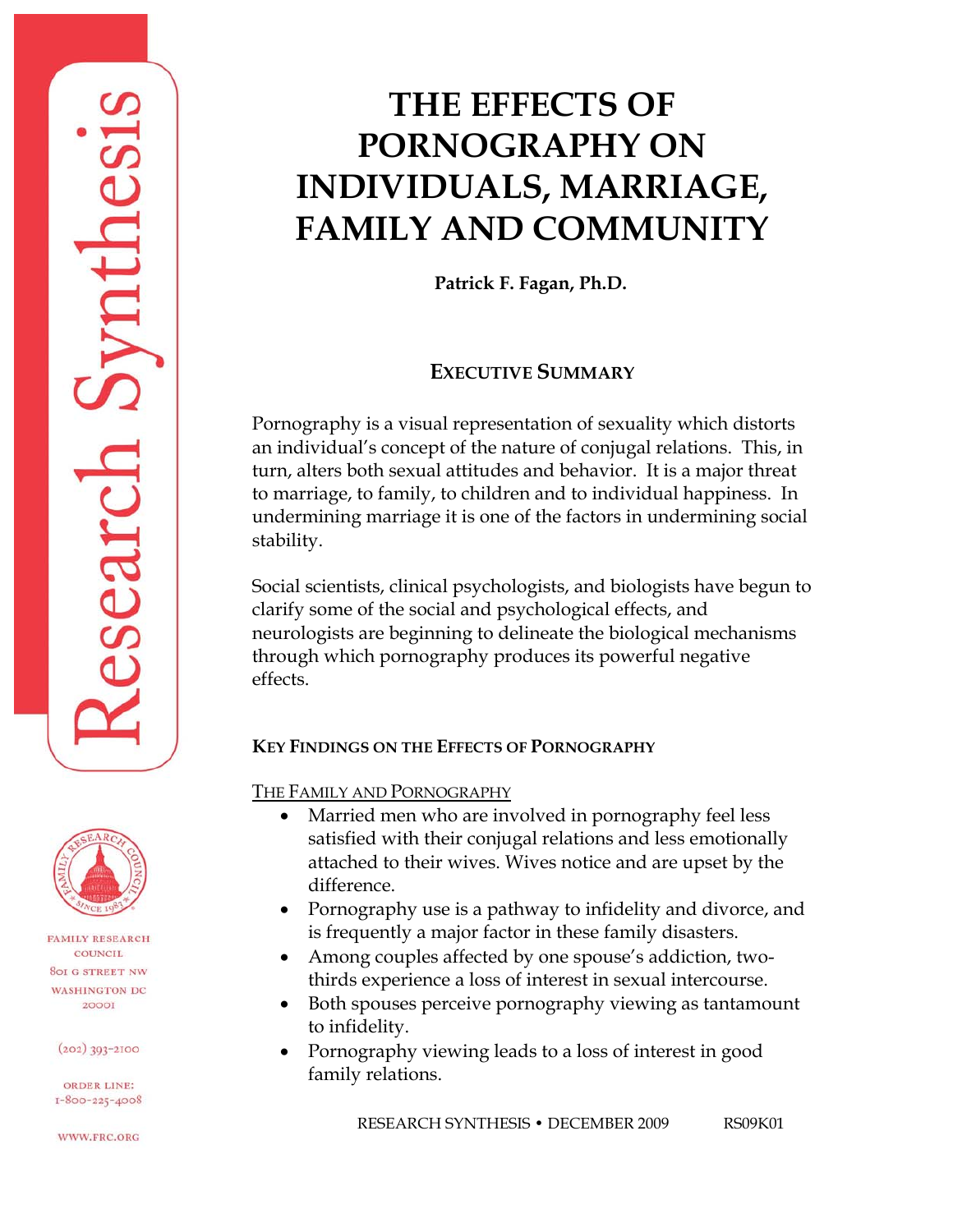THE INDIVIDUAL AND PORNOGRAPHY

- Pornography is addictive, and neuroscientists are beginning to map the biological substrate of this addiction.
- Users tend to become desensitized to the type of pornorgraphy they use, become bored with it, and then seek more perverse forms of pornography.
- Men who view pornography regularly have a higher tolerance for abnormal sexuality, including rape, sexual aggression, and sexual promiscuity.
- Prolonged consumption of pornography by men produces stronger notions of women as commodities or as "sex objects."
- Pornography engenders greater sexual permissiveness, which in turn leads to a greater risk of out-of-wedlock births and STDs. These, in turn, lead to still more weaknesses and debilities.
- Child-sex offenders are more likely to view pornography regularly or to be involved in its distribution.

#### OTHER EFFECTS OF PORNOGRAPHY

- Many adolescents who view pornography initially feel shame, diminished self-confidence, and sexual uncertainty, but these feelings quickly shift to unadulterated enjoyment with regular viewing.
- The presence of sexually oriented businesses significantly harms the surrounding community, leading to increases in crime and decreases in property values.
- The main defenses against pornography are close family life, a good marriage and good relations between parents and children, coupled with deliberate parental monitoring of Internet use. Traditionally, government has kept a tight lid on sexual traffic and businesses, but in matters of pornography that has waned almost completely, except where child pornography is concerned. Given the massive, deleterious individual, marital, family, and social effects of pornography, it is time for citizens, communities, and government to reconsider their laissez-faire approach.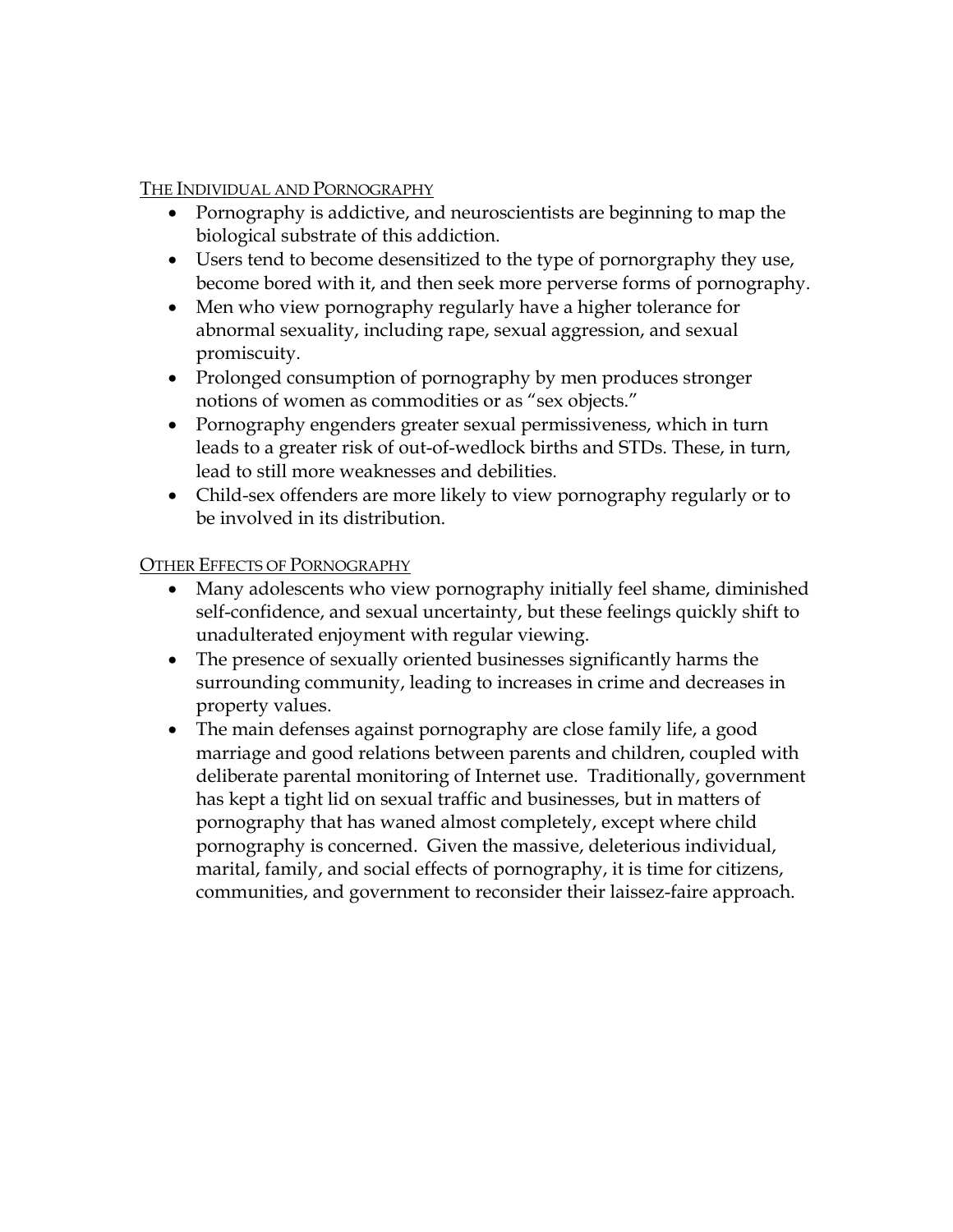# **THE EFFECTS OF PORNOGRAPHY ON INDIVIDUALS, MARRIAGE, FAMILY AND COMMUNITY**

Patrick F. Fagan, Ph.D.[1](#page-2-0)

Pornography, as a visual (mis)representation of sexuality, distorts an individual's concept of sexual relations by objectifying them, which, in turn, alters both sexual attitudes and behavior. It is a major threat to marriage, to family, to children, and to individual happiness.

Social scientists, clinical psychologists, and biologists have begun to clarify some of the social and psychological effects of pornography, and neurologists are beginning to delineate the biological mechanisms through which pornography produces its powerful effects on people.

Pornography's power to undermine individual and social functioning is powerful and deep.

• **Effect on the Mind:** Pornography significantly distorts attitudes and perceptions about the nature of sexual intercourse. Men who habitually look at pornography have a higher tolerance for abnormal sexual behaviors, sexual aggression, promiscuity, and even rape. In addition, men begin to view women and even children as "sex objects,"

<span id="page-2-0"></span> $\overline{a}$ 1 Patrick F. Fagan, Ph.D. Senior Fellow and Director of the Center for Marriage and Religion Research, Family Research Council, Washington, D.C.

The author acknowledges his debt to Drs. Jill Manning, Stephanie Sargeant-Weaver and James B. Weaver III without whose reviews of the literature, Senate Testimonies and pointers towards the underlying studies he could not have prepared this paper. Their work suffuses the whole project. These reviews include Jill C. Manning, "The Impact of Internet Pornography on Marriage and the Family: A Review of the Research," *Sexual Addiction & Compulsivity* 13 (2006): 131-65; Stephanie Sargent-Weaver, "The Effects of Teens' Exposure to Sexually Explicit Materials on the Internet: Synthesis of the Research and Implications for Future Research;" and James B. Weaver III, "The Effects of Pornography Addiction on Families and Communities," presented before the Subcommittee on Science, Technology, and Space of the Senate Committee on Commerce, Science, and Transportation, Washington, DC (November 18, 2004). Jill Manning's Senate Testimony, from which more of this paper has been drawn than from any other source, is highly recommended for its comprehensiveness and can be found at

[http://www.heritage.org/Research/Family/upload/85273\\_1.pdf](http://www.heritage.org/Research/Family/upload/85273_1.pdf) (Retrieved Jan 19 2009).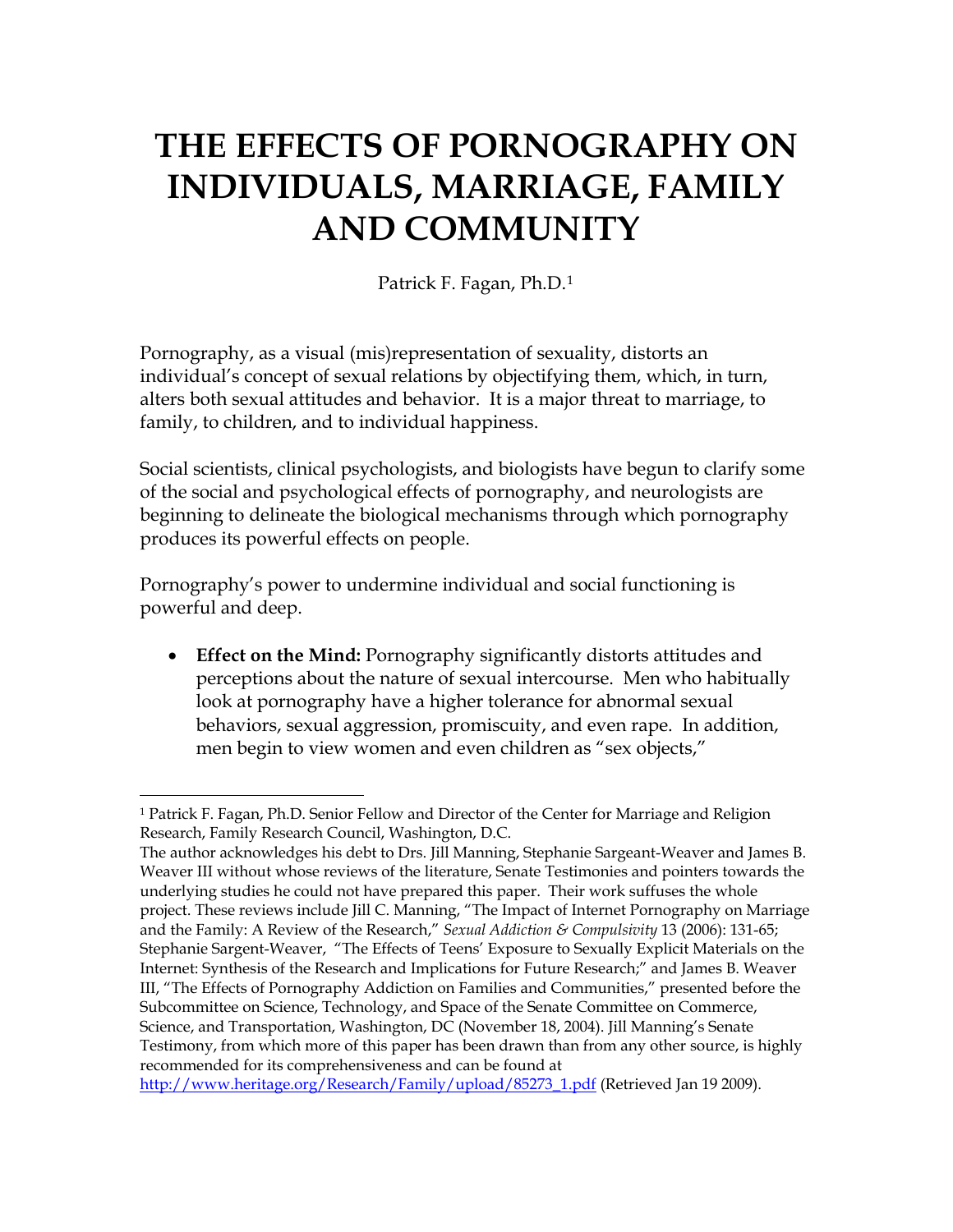commodities or instruments for their pleasure, not as persons with their own inherent dignity.

- **Effect on the Body:** Pornography is very addictive. The addictive aspect of pornography has a biological substrate, with dopamine hormone release acting as one of the mechanisms for forming the transmission pathway to pleasure centers of the brain. Also, the increased sexual permissiveness engendered by pornography increases the risk of contracting a sexually transmitted disease or of being an unwitting parent in an out-of-wedlock pregnancy.
- **Effect on the Heart:** Pornography affects people's emotional lives. Married men who are involved in pornography feel less satisfied with their marital sexual relations and less emotionally attached to their wives. Women married to men with a pornography addiction report feelings of betrayal, mistrust, and anger. Pornographic use may lead to infidelity and even divorce. Adolescents who view pornography feel shame, diminished self-confidence, and sexual uncertainty.

#### **INTRODUCTION**

The conjugal act—the act of sexual intercourse—brings humanity into existence and sets in motion the next generations of society. Sexual intercourse, like atomic energy, is a powerful agent for good if channeled well, but for ill if not. Healthy societies maintain their stability by channeling the sexual energies of young adults into marriage, an institution that legitimizes sexual intercourse, protects the children that are the fruit of intercourse, and channels the giving and receiving of sexual pleasure in a way that builds up rather than tears down society. Sexual taboos are one set of the normal mechanisms of social control of the sexual appetite. They are analogous to the control rods of a nuclear reactor plant: they block the sexual from straying off course and into destructive pathways.

One of the biggest tasks of adolescent members of all society is to come to grips with their burgeoning sexuality. Some have always tested the limits of sexual expression even when strong social controls were in place. In well-ordered societies, such testing triggers immediate social sanctions from parents, mentors, and community.

In today's media-saturated society, these sanctions operate in fewer and fewer quarters. A substantial factor in this shift has been the growth of digital media and the Internet. This "digital revolution" has led to great strides in productivity, communication, and other desirable ends, but pornographers also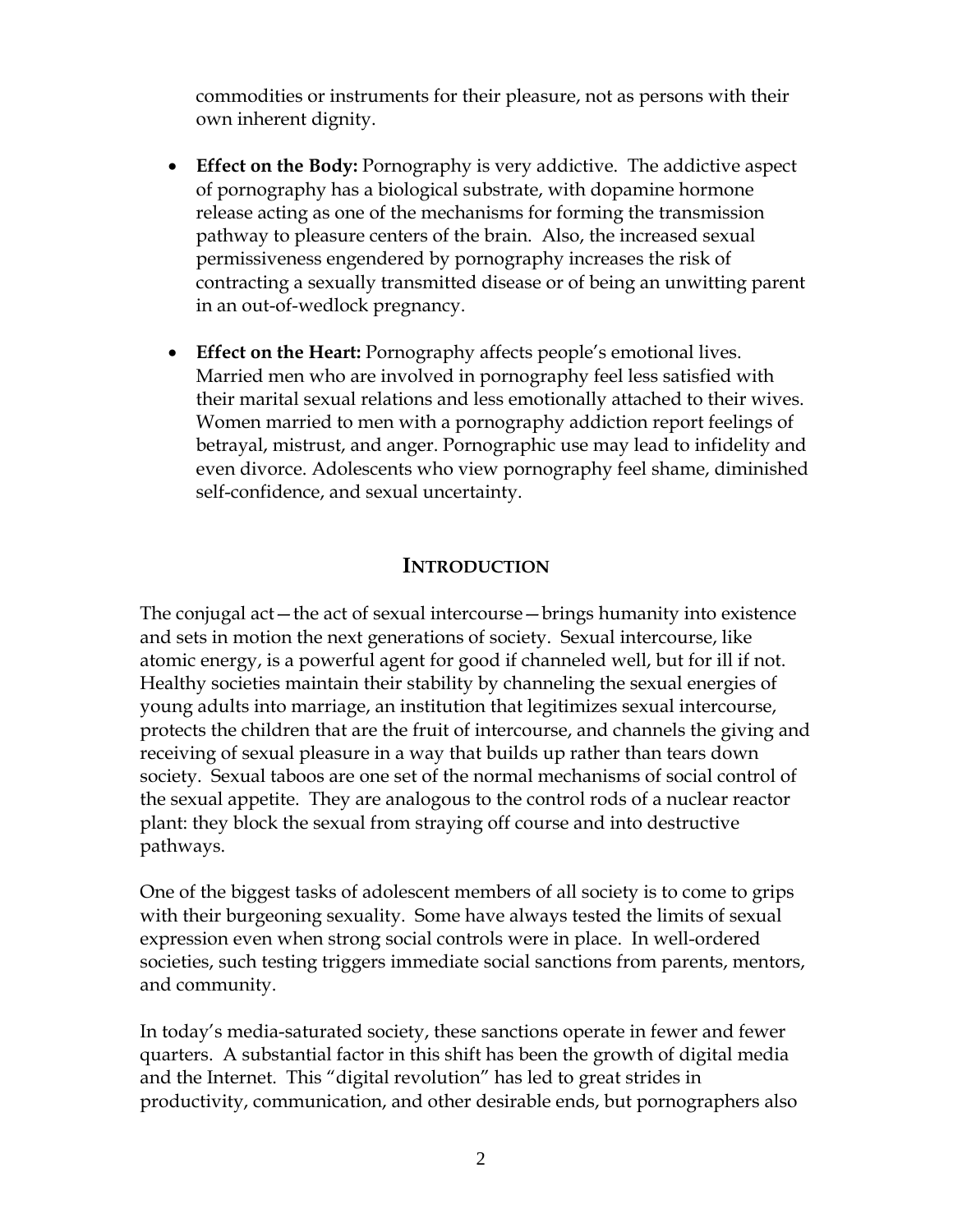have harnessed its power for their profit. The cost has been a further weakening of the nation's citizens and families, a development that should be of grave concern to all. The social sciences demonstrate the appropriateness of this concern.

Two recent reports, one by the American Psychological Association on hypersexualized girls, and the other by the National Campaign to Prevent Teen Pregnancy on the pornographic content of phone texting among teenagers, make clear that the digital revolution is being used by younger and younger children to dismantle the barriers that channel sexuality into family life.[2](#page-4-0)

Pornography hurts adults, children, couples, families, and society. Among adolescents, pornography hinders the development of a healthy sexuality, and among adults, it distorts sexual attitudes and social realities. In families, pornography use leads to marital dissatisfaction, infidelity, separation, and divorce. Society at large is not immune to the effect of pornography. Child sexoffenders, for example, are often involved not only in the viewing, but also in the distribution, of pornography.

Pornography is powerful enough even to overwhelm individuals, couples, and families despite earlier affectionate relationships—whether between the mother and father or between the parents and the child. But loving family relationships can help mute many of the factors that encourage the use of pornography long before its addictive power takes root in a user's life.

The effect of regular viewing of pornography on marriage and family is dealt with first, for there its greatest damage to the innocent can be seen. Then the source of this damage is reviewed: the effects on the individual user, his psyche, and his behavior. Adolescent usage, patterns, and effects are then delineated, for during this period the habit of viewing pornography is often developed in stages. Finally the effects of sexually-oriented-businesses on their local environs are reviewed.

<span id="page-4-0"></span> $\overline{a}$ 2 Report of the APA Task Force on the Sexualization of Girls, American Psychological Association, Washington DC, 2008 at<http://www.apa.org/pi/wpo/sexualizationrep.pdf>; and: National Campaign to Prevent Teen and Unplanned Pregnancy: "SEX And TECH, Results from a survey of teens and young adults." Washington DC, 2008. [http://www.thenationalcampaign.org/SEXTECH/PDF/SexTech\\_Summary.pdf](http://www.thenationalcampaign.org/SEXTECH/PDF/SexTech_Summary.pdf)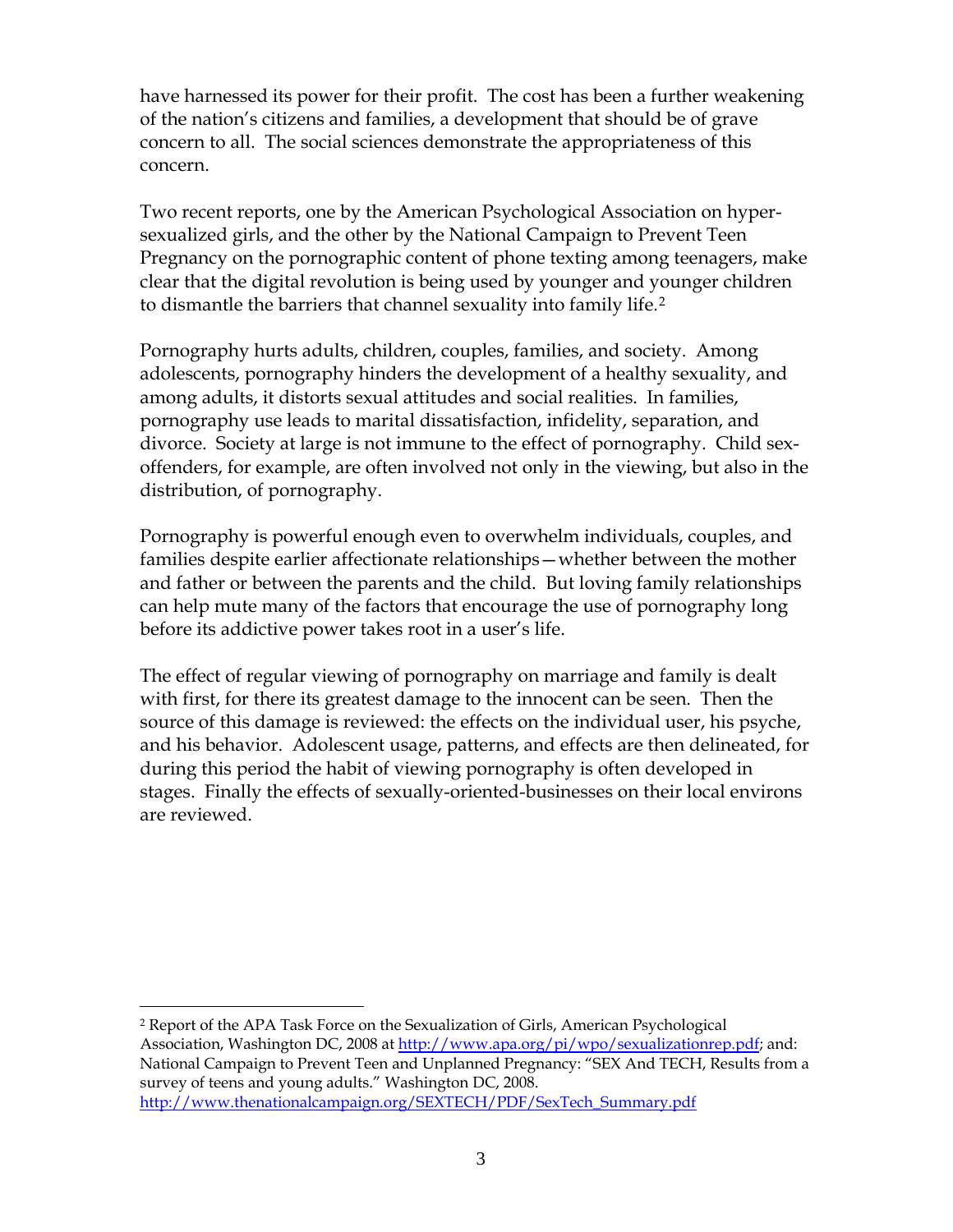# **THE CONSEQUENCES OF VIEWING PORNOGRAPHY**

#### **FAMILY CONSEQUENCES**

Pornography has significant effects during all stages of family life. For a child exposed to pornography within a family setting, pornography causes stress and increases the risk for developing negative attitudes about the nature and purpose of human sexuality. For adolescents who view pornography, their attitudes toward their own and others' sexuality change, and their sexual expectations and behavior are shaped accordingly. For adults, pornography has harmful and even destructive effects on marriage.

## *Impact on Children*

 $\overline{a}$ 

The impact of a parent's use of pornography on young children is varied and disturbing. Pornography eliminates the warmth of affectionate family life, which is the natural social nutrient for a growing child. Other losses and traumas related to the use of pornography when a child is young include:

- encountering pornographic material a parent has acquired;
- encountering a parent masturbating;
- overhearing a parent engaged in "phone sex";
- witnessing and experiencing stress in the home caused by online sexual activities;
- increased risk of the children becoming consumers of pornography themselves;
- witnessing and being involved in parental conflict;
- exposure to the commodification of human beings, especially women, as "sex objects";
- increased risk of parental job loss and financial strain;
- increased risk of parental separation and divorce;
- decreased parental time and attention—both from the pornographyaddicted parent and from the parent preoccupied with the addicted spouse.<sup>[3](#page-5-0)</sup>

Also, parents may disclose their struggle with the addiction to pornography to their children, intentionally or unintentionally, thereby distorting their children's sexual development.[4](#page-5-1)

<span id="page-5-0"></span><sup>3</sup> Jennifer P. Schneider, "Effects of Cybersex Addiction on the Family: Results of a Survey," *Sexual Addiction & Compulsivity* 7 (2000): 31-58.

<span id="page-5-1"></span><sup>4</sup> M. Deborah Corley and Jennifer P. Schneider, "Sex Addiction Disclosure to Children: The Parents' Perspective," *Sexual Addiction & Compulsivity* 10 (2003): 291-324.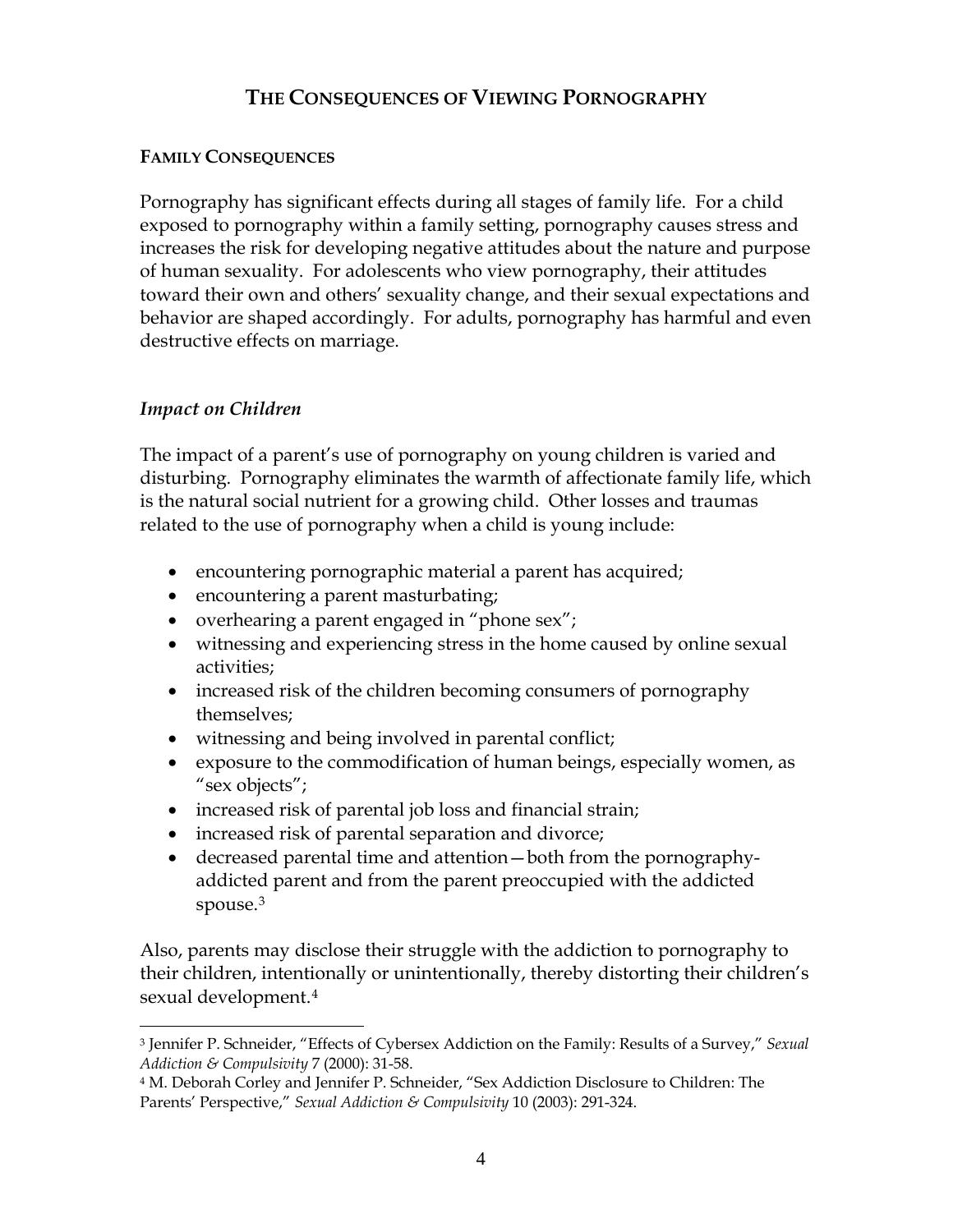#### *Impact on Adolescents*

Pornography viewing among teenagers disorients them during that developmental phase when they have to learn how to handle their sexuality and when they are most vulnerable to uncertainty about their sexual beliefs and moral values.[5](#page-6-0) A study of 2,343 adolescents found that sexually explicit Internet material significantly increased their uncertainties about sexuality.[6](#page-6-1) The study also showed that increased exposure to sexually explicit Internet material increased favorable attitudes toward sexual exploration with others outside of marriage and decreased marital commitment to the other spouse.[7](#page-6-2) Another study by Todd G. Morrison, professor of psychology at the University of Saskatchewan, and colleagues found that adolescents exposed to high levels of pornography had lower levels of sexual self-esteem.[8](#page-6-3)

A significant relationship also exists between frequent pornography use and feelings of loneliness, including major depression.<sup>[9](#page-6-4)</sup> <sup>[10](#page-6-5)</sup>

Finally, viewing pornography can engender feelings of shame: In a study of high school students, the majority of those who had viewed pornography felt some degree of shame for viewing it. However, 36 percent of males and 26 percent of females said they were never ashamed of viewing pornography,<sup>[11](#page-6-6)</sup> giving some idea of the level of desensitization already reached in society.

<span id="page-6-0"></span> $\overline{a}$ 5 Jochen Peter and Patti M. Valkenburg, "Adolescents' Exposure to Sexually Explicit Internet Material, Sexual Uncertainty, and Attitudes Toward Uncommitted Sexual Exploration: Is There a Link?" *Communication Research* 35 (2008): 579-601 (581).

<span id="page-6-1"></span><sup>6</sup> Peter and Valkenburg, "Adolescents' Exposure to Sexually Explicit Internet Material," 596.

<span id="page-6-2"></span><sup>7</sup> Peter and Valkenburg, "Adolescents' Exposure to Sexually Explicit Internet Material," 595.

<span id="page-6-3"></span><sup>8</sup> Todd G. Morrison, Shannon R. Ellis, Melanie A. Morrison, Anomi Bearden, and Rebecca L. Harriman, "Exposure to Sexually Explicit Material and Variations in Body Esteem, Genital Attitudes, and Sexual Esteem Among a Sample of Canadian Men," *The Journal of Men's Studies* 14 (2006): 209-22 (216-7).

<span id="page-6-5"></span><span id="page-6-4"></span><sup>9</sup> Michele L. Ybarra and Kimberly J. Mitchell, "Exposure to Internet Pornography among Children and Adolescents: A National Survey," *CyberPsychology & Behavior* 8 (2005): 473-86 (479). 10 Vincent Cyrus Yoder, Thomas B.Virden III, and Kiran Amin "Internet pornography and Loneliness: An Association?" *[Sexual Addiction & Compulsivity](http://www.informaworld.com/smpp/title%7Econtent=t713658059%7Edb=all)* 12 (2005): 19-44 (30). This was a study of 400 individual Internet pornography users.

<span id="page-6-6"></span><sup>11</sup> Thomas Johansson and Nils Hammarén, "Hegemonic Masculinity and Pornography: Young People's Attitudes Toward and Relations to Pornography," *The Journal of Men's Studies* 15 (2007): 57-70 (64).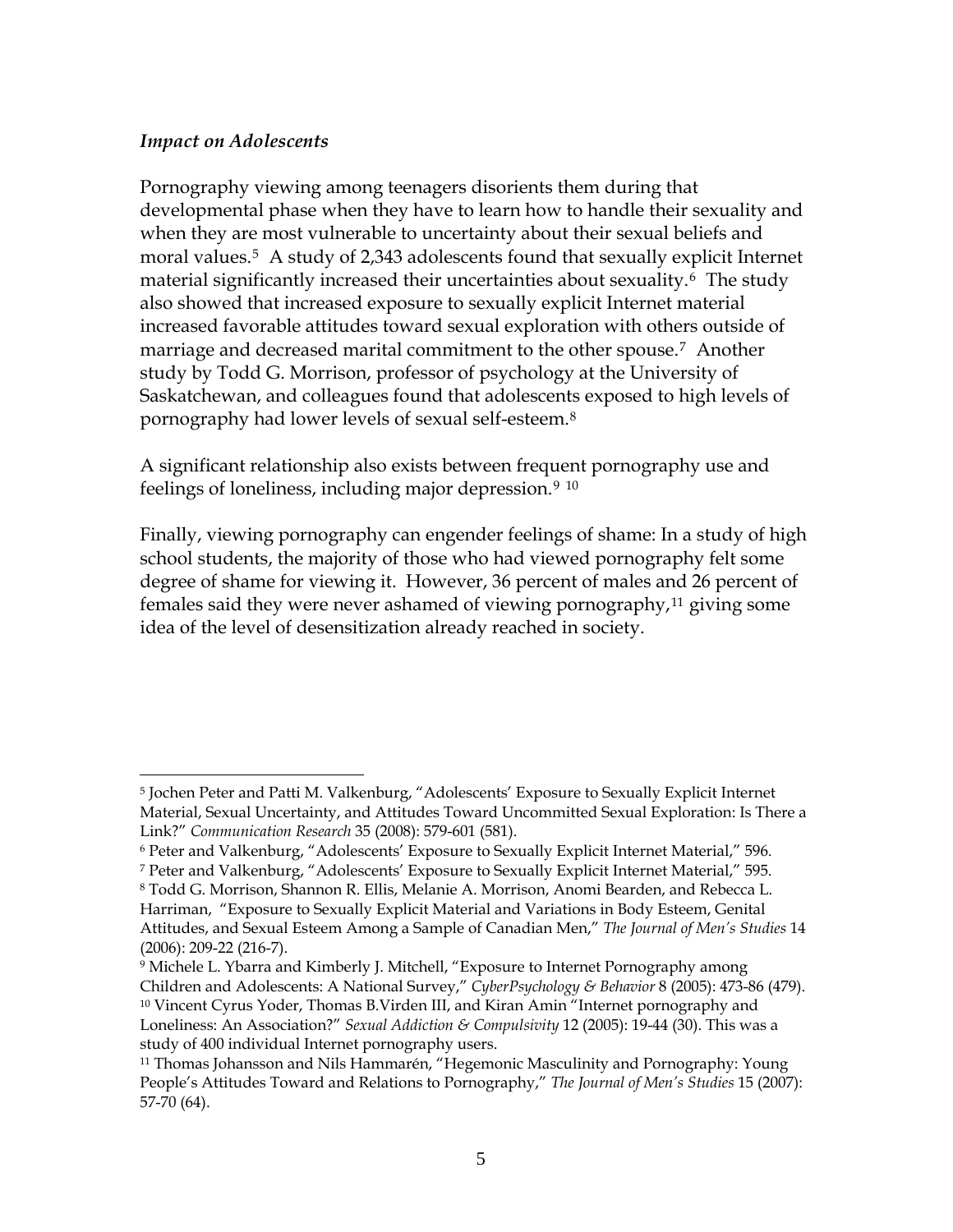High adolescent consumption of pornography also affects behavior. Male pornography use is linked to significantly increased sexual intercourse with non-romantic friends,<sup>[12](#page-7-0)</sup> and is likely a correlate of the so-called "hook-up" culture.

Exposure to pornographic sexual content can be a significant factor in teenage pregnancy. A three year longitudinal study of teenagers found that frequent exposure to televised sexual content was related to a substantially greater likelihood of teenage pregnancy within the succeeding three years. This same study also found that the likelihood of teenage pregnancy was two times greater when the quantity of that sexual content exposure, within the viewing episodes, was high rather than low.[13](#page-7-1)

#### *Impact on Marriage*

#### *Marital Dissatisfaction*

 $\overline{a}$ 

Pornography use undermines marital relations and distresses wives.<sup>[14](#page-7-2)</sup> Husbands report loving their spouses less after long periods of looking at (and desiring) women depicted in pornography.[15](#page-7-3)

In many cases, the wives of pornography users also develop deep psychological wounds, commonly reporting feelings of betrayal, loss, mistrust, devastation, and anger in responses to the discovery or disclosure of a partner's pornographic online sexual activity.[16](#page-7-4)

Wives can begin to feel unattractive or sexually inadequate and may become severely depressed when they realize their husbands view pornography.[17](#page-7-5) The distress level in wives may be so high as to require clinical treatment for trauma, not mere discomfort.[18](#page-7-6)

<span id="page-7-3"></span>15 Dolf Zillmann and Jennings Bryant, "Pornography's Impact on Sexual Satisfaction," *Journal of Applied Social Psychology* 18 (1988): 438-53 (439-440), quoting S.E. Gutierres, D.T. Kenrick, and L. Goldberg (1983, August), *Adverse effect of popular erotica on judgments of one's mate,* Paper

<span id="page-7-0"></span><sup>12</sup> E. Häggström-Nordin, U. Hanson, and T. Tydén, "Associations between Pornography Consumption and Sexual Practices among Adolescents in Sweden," *International Journal of STD & AIDS* 16 (2005): 102-7 (104-5).

<span id="page-7-1"></span><sup>13</sup> Anita Chandra, Steven C. Martino, Rebecca L. Collins, Marc N. Elliott, Sandra H. Berry, David E. Kanouse, and Angela Miu, "Does Watching Sex on Television Predict Teen Pregnancy? Findings from a Longitudinal Survey of Youth," *Pediatrics* 122 (2008): 1047-1054 (1052).

<span id="page-7-2"></span><sup>14</sup> Ana J. Bridges, Raymond M. Bergner, and Matthew Hesson-McInnis, "Romantic Partners' Use of Pornography: Its Significance for Women," *Journal of Sex & Marital Therapy* 29 (2003): 1-14.

presented at the annual meeting of the American Psychological Association, Anaheim, CA

<span id="page-7-4"></span><sup>16</sup> Schneider, "Effects of Cybersex Addiction on the Family," 31-58.

<span id="page-7-5"></span><sup>17</sup> Schneider, "Effects of Cybersex Addiction on the Family," 38.

<span id="page-7-6"></span><sup>18</sup> Barbara A. Steffens and Robyn L. Rennie, "The Traumatic Nature of Disclosure for Wives of Sexual Addicts," *[Sexual Addiction & Compulsivity](http://www.informaworld.com/smpp/title%7Econtent=t713658059%7Edb=all)* [13](http://www.informaworld.com/smpp/title~content=t713658059~db=all~tab=issueslist~branches=13#v13) (2006): 247–67.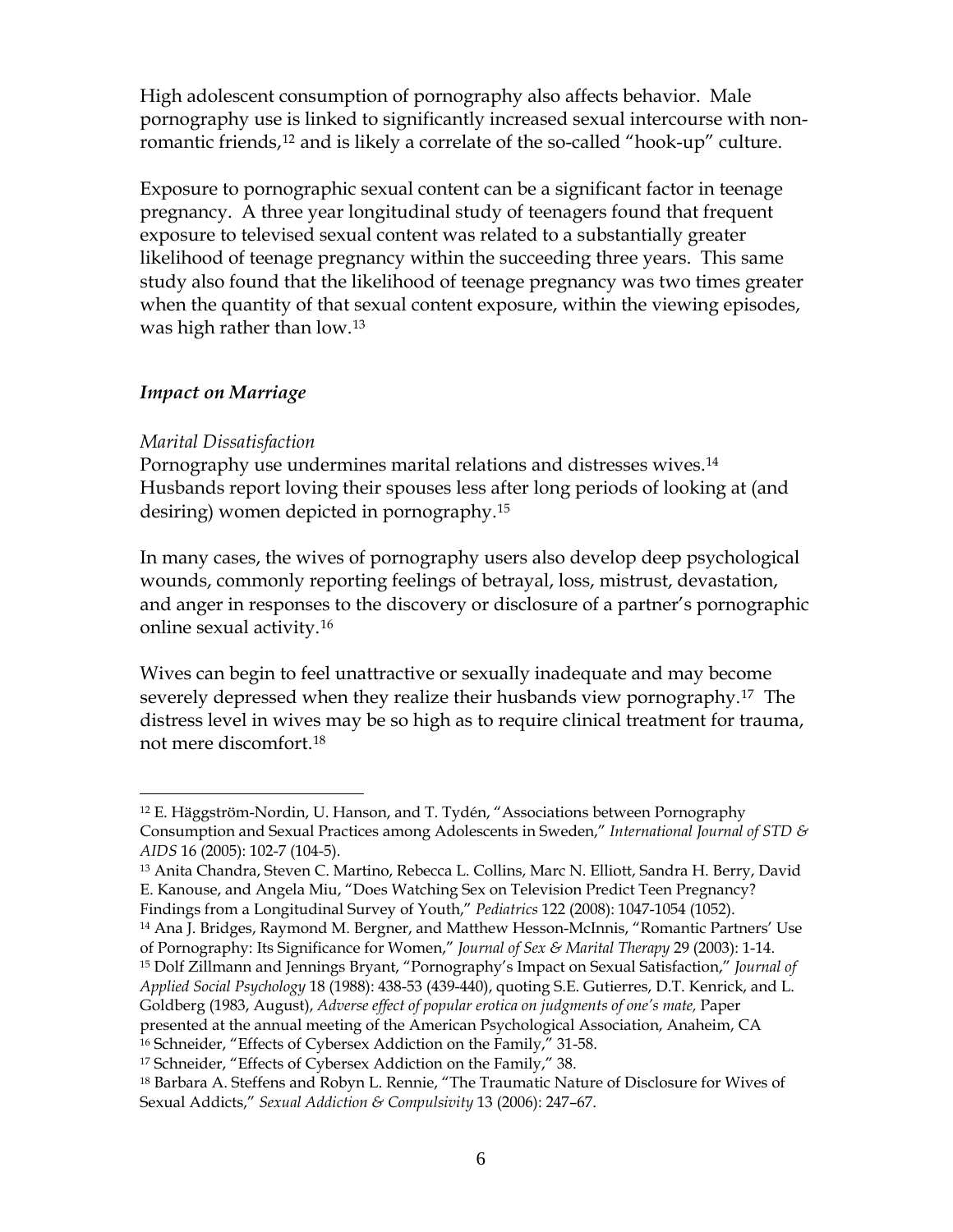Viewers of pornography assign increased importance to sexual relations without emotional involvement,<sup>[19](#page-8-0)</sup> and consequently, wives experience decreased intimacy from their husbands.[20](#page-8-1)

The emotional distance fostered by pornography and "cybersex" (interactive computer contact with another regarding pornographic sexual issues) can often be just as damaging to the relationship as real-life infidelity,<sup>[21](#page-8-2)</sup> and both men and women tend to put online sexual activity in the same category as having an affair.<sup>[22](#page-8-3)</sup> The estrangement between spouses wrought by pornography can have tangible consequences as well: when the viewing of pornography rises to the level of addiction, 40 percent of "sex addicts" lose their spouses, 58 percent suffer considerable financial losses, and about a third lose their jobs.[23](#page-8-4)

In a study on the effects of "cybersex"—a form of sexually explicit interaction between two people on the Internet—researchers found that more than half of those engaged in "cybersex" had lost interest in sexual intercourse, while onethird of their partners had lost interest as well, while in one-fifth of the couples both husband and wife or both partners had a significantly decreased interest in sexual intercourse. Stated differently, this study showed that only one-third of couples maintained an interest in sexual relations with one another when one partner was engaged in "cybersex." [24](#page-8-5)

Prolonged exposure to pornography also fosters dissatisfaction with, and even distate for, a spouse's affection.<sup>[25](#page-8-6)</sup> Cynical attitudes regarding love begin to emerge, and "superior sexual pleasures are thought attainable without affection toward partners."[26](#page-8-7) These consequences hold for both men and women who have had prolonged exposure to pornography, with the decline in sexual

<span id="page-8-0"></span> $\overline{a}$ 19 Zillmann and Bryant, "Pornography's Impact on Sexual Satisfaction," 448.

<span id="page-8-1"></span><sup>&</sup>lt;sup>20</sup> Raymond M. Bergner and Ana J. Bridges, "The Significance of Heavy Pornography Involvement for Romantic Partners: Research and Clinical Implications," *Journal of Sex & Marital Therapy* 28 (2002): 193-206 (197).

<span id="page-8-2"></span><sup>21</sup> J.P. Schneider, "Effects of Cybersex Problems on the Spouse and Family," *Sex and the Internet: A Guidebook for Clinicians*, ed. A. Cooper (New York: Brunner-Routledge, 2002): 169-86 (180).

<span id="page-8-3"></span><sup>22</sup> Monica Therese Whitty, "Pushing the Wrong Buttons: Men's and Women's Attitudes toward Online and Offline Infidelity," *CyberPsychology & Behavior* 6 (2003): 569-79.

<span id="page-8-4"></span> $23$  Mary Anne Layden, Ph.D. (Center for Cognitive Therapy, Department of Psychiatry, University of Pennsylvania), Testimony for U.S. Senate Committee on Commerce, Science and Transportation, November 18, 2004, 2.

<span id="page-8-5"></span><sup>24</sup> Schneider, "Effects of Cybersex Addiction on the Family," 39-40.

<span id="page-8-7"></span><span id="page-8-6"></span><sup>25</sup> James B. Weaver III, "The Effects of Pornography Addiction on Families and Communities" (Testimony presented before the Subcommittee on Science, Technology, and Space of the Senate Committee on Commerce, Science, and Transportation, Washington, DC, November 18, 2004), 4. 26 Dolf Zillmann, "Influence of Unrestrained Access to Erotica on Adolescents' and Young Adults' Dispositions toward Sexuality," *Journal of Adolescent Health* 27S (2000): 41-44 (42).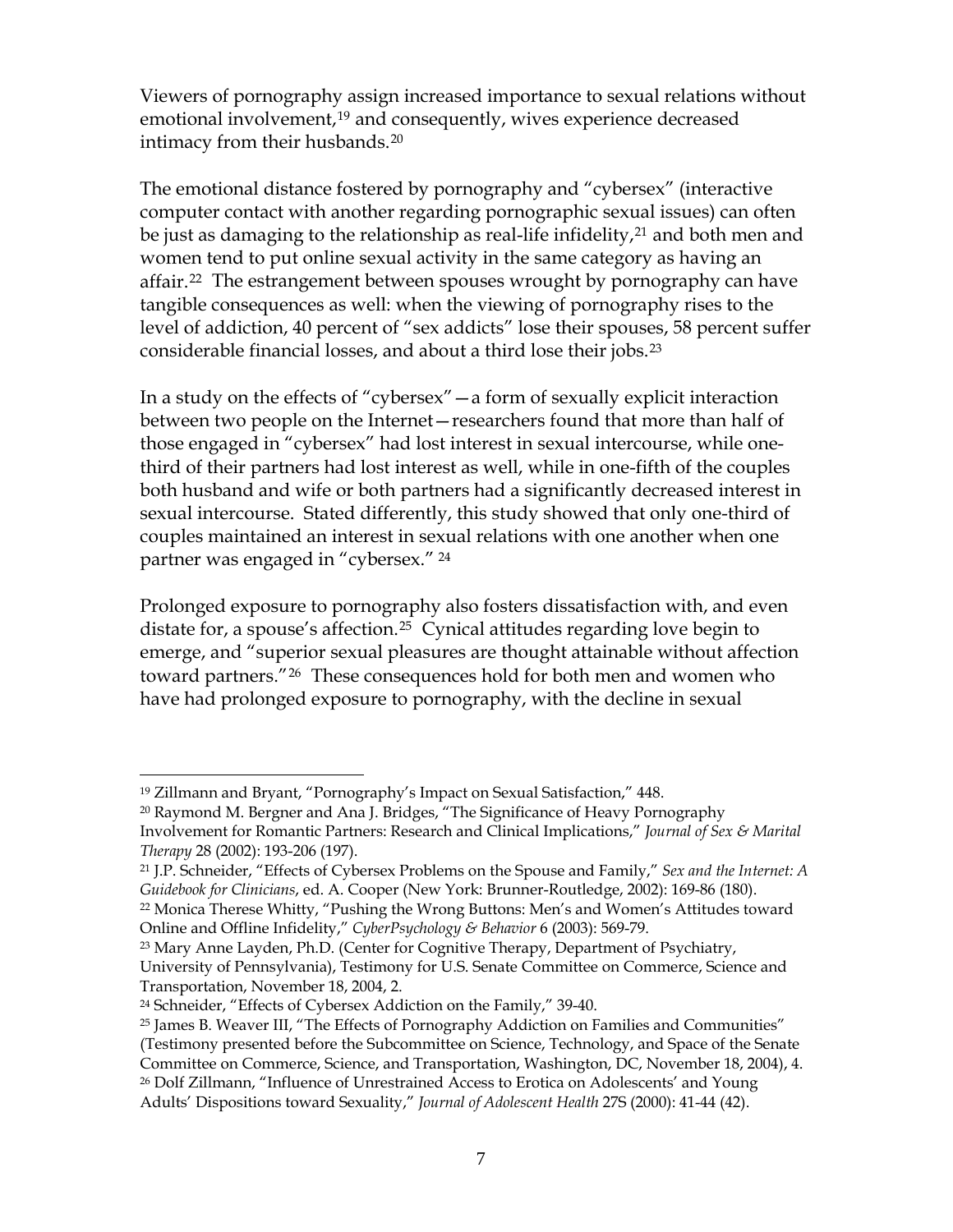happiness being primarily due to the growing dissatisfaction with the spouse's normal sexual behavior.[27](#page-9-0)

Finally, pornography users increasingly see the institution of marriage as sexually confining,<sup>[28](#page-9-1)</sup> have diminished belief in the importance of marital faithfulness,<sup>[29](#page-9-2)</sup> and have increasing doubts about the value of marriage as an essential social institution and further doubts about its future viability.<sup>[30](#page-9-3)</sup> All this naturally diminishes the importance for them of having good family relations in their own families.[31](#page-9-4)

#### *Increased Infidelity*

Dolf Zillman of the University of Alabama, in one study of adolescents, shows that the steady use of pornography frequently leads to abandonment of fidelity to their girlfriends.[32](#page-9-5) Steven Stack of Wayne State University and colleagues later showed that pornography use increased the marital infidelity rate by more than 300 percent.<sup>[33](#page-9-6)</sup> Another study found a strong correlation between viewing Internet pornography and sexually permissive behavior.<sup>[34](#page-9-7)</sup> Stack's study found that Internet pornography use is 3.7 times greater among those who procure sexual relations with a prostitute than among those who do not.<sup>[35](#page-9-8)</sup>

"Cybersex" pornography also leads to much higher levels of infidelity among women. Women who engaged in "cybersex" had about 40 percent more offline sexual partners than women who did not engage in cybersex.<sup>[36](#page-9-9)</sup>

#### *Separation and Divorce*

 $\overline{a}$ 

Given the research already cited, it is not surprising that addiction to pornography is a contributor to separation and divorce. In the best study to date (a very rudimentary opportunity study of reports by divorce lawyers on the most salient factors present in the divorce cases they handled), 68 percent of divorce cases involved one party meeting a new paramour over the Internet, 56 percent involved "one party having an obsessive interest in pornographic

<span id="page-9-0"></span><sup>&</sup>lt;sup>27</sup> Zillmann and Bryant, "Pornography's Impact on Sexual Satisfaction," 448.

<span id="page-9-1"></span><sup>28</sup> Zillmann, "Influence of Unrestrained Access to Erotica," 42.

<span id="page-9-2"></span><sup>29</sup> Zillmann and Bryant, "Pornography's Impact on Sexual Satisfaction," 448.

<span id="page-9-3"></span><sup>30</sup> Weaver, "The Effects of Pornography Addiction on Families and Communities," 4.

<span id="page-9-4"></span><sup>31</sup> Zillmann and Bryant, "Pornography's Impact on Sexual Satisfaction," 448.

<span id="page-9-5"></span><sup>32</sup> Dolf Zillmann, "Influence of Unrestrained Access to Erotica," 42.

<span id="page-9-6"></span><sup>33</sup> Steven Stack, Ira Wasserman, and Roger Kern, "Adult Social Bonds and Use of Internet Pornography," *Social Science Quarterly* 85 (2004): 75-88.

<span id="page-9-8"></span><span id="page-9-7"></span><sup>&</sup>lt;sup>34</sup> Ven-hwei Lo and Ran Wei, "Exposure to Internet Pornography and Taiwanese Adolescents' Sexual Attitudes and Behavior," *Journal of Broadcasting & Electronic Media* 49 (2005): 221-37 (229). 35 Steven Stack, Ira Wasserman, and Roger Kern, "Adult Social Bonds and Use of Internet Pornography," *Social Science Quarterly* 85 (2004): 75-88 (83).

<span id="page-9-9"></span><sup>36</sup> Kristian Daneback, Al Cooper, and Sven-Axel Månsson, "An Internet Study of Cybersex Participants," *Archives of Sexual Behavior* 34 (2005): 321-28 (324-25).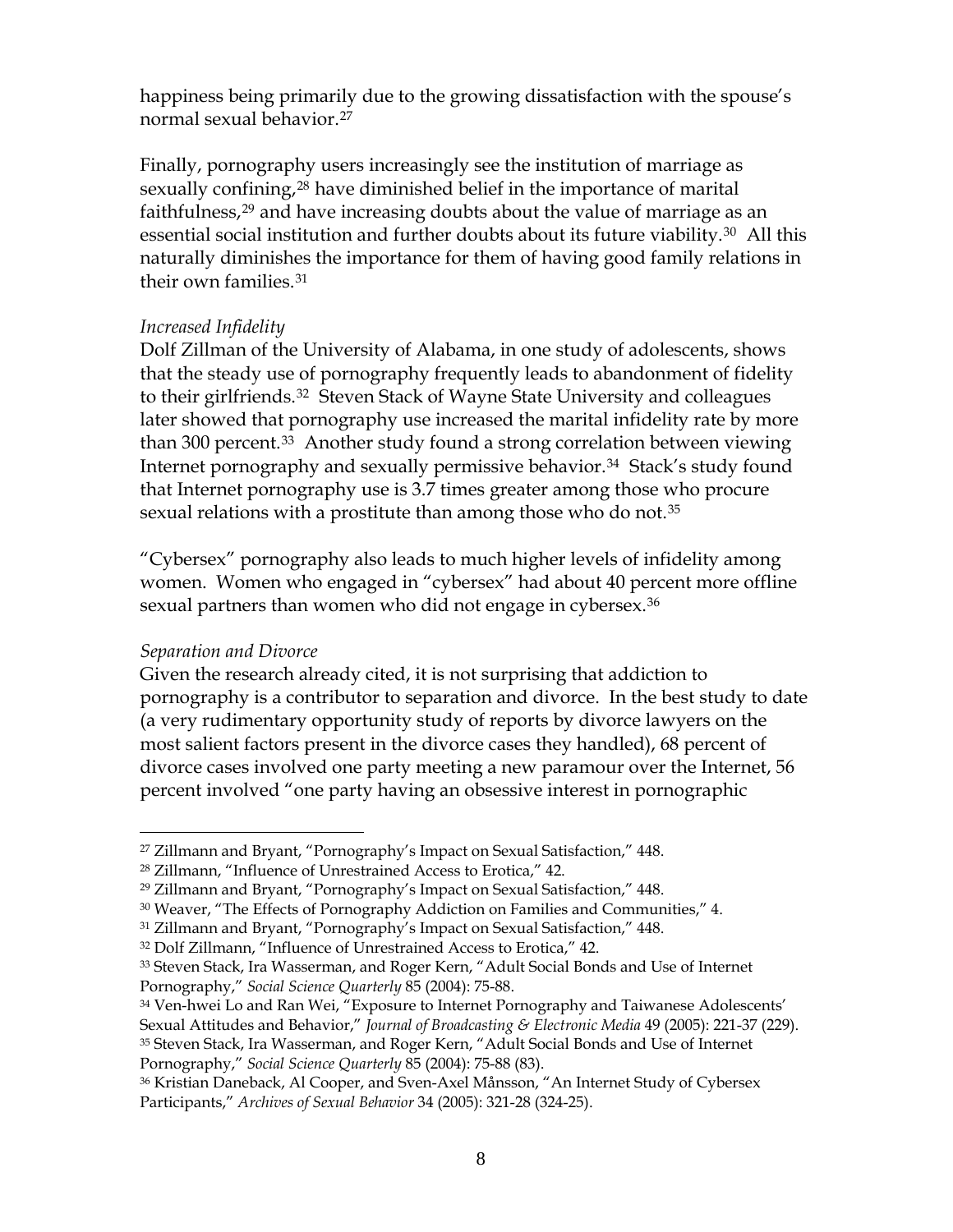websites," 47 percent involved "spending excessive time on the computer," and 33 percent involved spending excessive time in chat rooms (a commonly sexualized forum).<sup>[37](#page-10-0)</sup> Cybersex, which often takes place in these chat rooms, was a major factor in separation and divorce: In over 22 percent of the couples observed the spouse was no longer living with the "cybersex" addict, and in many of the other cases spouses were seriously considering leaving the marriage or relationship.[38](#page-10-1)

## **DIFFERENCES BETWEEN MEN AND WOMEN**

Pornography affects both men and women. However there are significant differences between men and women on the likelihood of using pornography, the types of pornography used, and their feelings about pornography.

#### **DIFFERENT RATES OF USE AND DIFFERENT TYPES OF USE**

Men and women use pornography differently. Men are more than six times as likely to view pornography as females,<sup>[39](#page-10-2)</sup> and more likely to spend more time viewing it.

In a study of self-identified female "cybersex" addicts, women reported that they preferred engaging in "cybersex" within the context of a relationship (via email or chat room) rather than accessing pornographic images. This preference may contribute to the significant difference one study found in the proportion of women who have real-life sexual encounters with their online companions compared to men. It found that 80 percent of women who engaged in these online sexual activities also had real-life sexual encounters with their online partners, compared to the much lower proportion of 33 percent for men.<sup>[40](#page-10-3)</sup> Also, as stated above, such women are much more likely to have had very high numbers of such sexual encounters and partners.<sup>[41](#page-10-4)</sup> However in another study, this time of men who flirted in Internet chat rooms, 78 percent reported they had

<span id="page-10-1"></span>38 Schneider, "Effects of Cybersex Addiction on the Family," 56.

<span id="page-10-0"></span><sup>37</sup> Jill Manning, Senate Testimony, November 10, 2005, referencing: J. Dedmon, "Is the Internet bad for your marriage? Online affairs, pornographic sites playing greater role in divorces," 2002, press release from American Academy of Matrimonial Lawyers, 14.

<span id="page-10-2"></span><sup>39</sup> Steven Stack, Ira Wasserman, and Roger Kern, "Adult Social Bonds and Use of Internet Pornography," *Social Science Quarterly* 85 (2004): 75-88 (85).

<span id="page-10-3"></span><sup>40</sup> Jennifer P. Schneider, "A Qualitative Study of Cybersex Participants: Gender Differences, Recovery Issues, and Implications for Therapists," *[Sexual Addiction & Compulsivity](http://www.informaworld.com/smpp/title%7Econtent=t713658059%7Edb=all)* [7](http://www.informaworld.com/smpp/title~content=t713658059~db=all~tab=issueslist~branches=7#v7) (2000): 249– 78 (277).

<span id="page-10-4"></span><sup>41</sup> Kristian Daneback, Al Cooper, and Sven-Axel Månsson, "An Internet Study of Cybersex Participants," *Archives of Sexual Behavior* 34 (2005): 321-28 (324-25).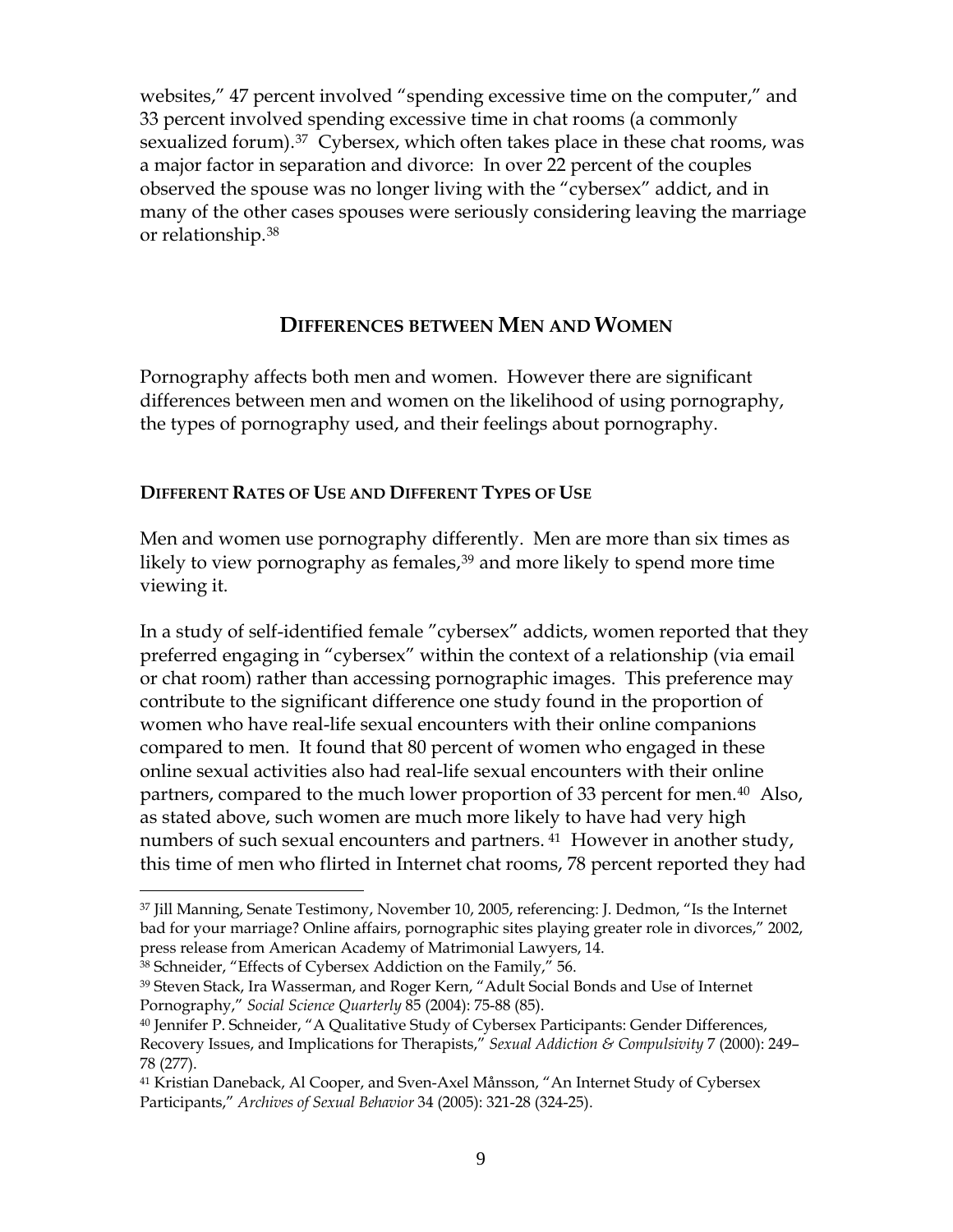at least one face-to-face sexual experience with someone they had met through a chat room in the past year.<sup>[42](#page-11-0)</sup> Thus, it seems that a very high proportion of both men and women who engage in "cybersex" may go on to have physical sexual encounters with their online partners.

A study of sex-addicted men also found that 43 percent used online sexual activity to engage in sexual activities they would never otherwise perform.<sup>[43](#page-11-1)</sup> Similarly, self reports also reveal that the tendency to explore new behaviors in "offline" relationships increases with increased online sexual activity.[44](#page-11-2)

#### **DIFFERENT REACTIONS TO DIFFERENT INFIDELITIES**

 $\overline{a}$ 

The way men and women view infidelity is very different. One study, using undergraduates from a large university in Northern Ireland, investigated how men and women perceive online and offline sexual and emotional infidelity. When forced to decide, men were more upset by sexual infidelity and women by emotional infidelity. Only 23 percent of women claimed they would be more bothered by sexual infidelity, compared to the 77 percent of women who would be more bothered by emotional infidelity. Males felt the opposite way. Eightyfour percent of the men reported they would be more bothered by sexual infidelity, whereas only 16 percent say they would be more bothered by emotional infidelity.[45](#page-11-3)

In a study which examined different types of degrading pornography, featuring themes such as "objectification" and "dominance," both men and women rated the same three major themes as the most degrading of all, but with different intensities: women rated them as even more degrading than men did.<sup>[46](#page-11-4)</sup>

<span id="page-11-0"></span><sup>42</sup> Brian Dew, Michael Brubaker, and Danica Hays, "From the Altar to the Internet: Married Men and Their Online Sexual Behavior," *Sexual Addiction & Compulsivity* 13 (2006): 195-207 (199).

<span id="page-11-1"></span><sup>43</sup> Al Cooper, Nathan Galbreath, and Michael A. Becker, "Sex on the Internet: Furthering our Understanding of Men with Online Sexual Problems," *Psychology of Addictive Behavior* 18 (2004): 223-30 (225).

<span id="page-11-2"></span><sup>44</sup> Al Cooper, Nathan Galbreath, and Michael A. Becker, "Sex on the Internet: Furthering our Understanding of Men with Online Sexual Problems," 226.

<span id="page-11-3"></span><sup>45</sup> Monica T. Whitty and Laura-Lee Quigley, "Emotional and Sexual Infidelity Offline and in Cyberspace," *Journal of Marital and Family Therapy* 34 (2008): 461-468 (465).

<span id="page-11-4"></span><sup>46</sup> Gloria Cowan and Kerri F. Dunn, "What Themes in Pornography Lead to Perceptions of the Degradation of Women?" *The Journal of Sex Research* 31 (1994): 11-21 (16-17).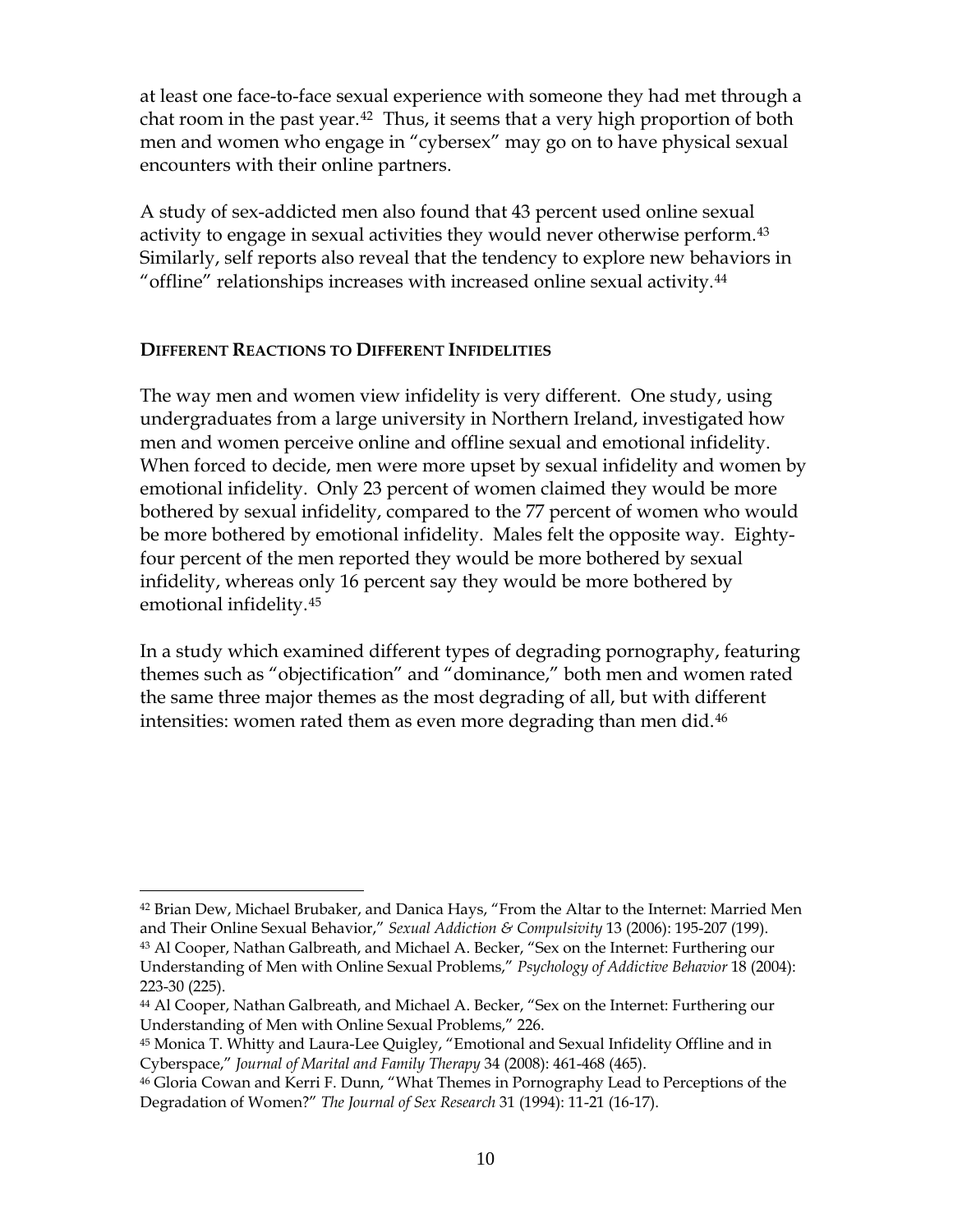#### **INDIVIDUAL CONSEQUENCES**

Pornography changes the habits of the mind, the inner private self. Its use can easily become habitual, which in turn leads to desensitization, boredom, distorted views of reality, and an objectification of women. A greater amount of sexual stimuli becomes necessary to arouse habitual users, leading them to pursue more deviant forms of pornography to fulfill their sexual desires.

#### **DESENSITIZATION, HABITUATION, AND BOREDOM**

Prolonged use of pornography produces habituation,<sup>[47](#page-12-0)</sup> boredom, and sexual dissatisfaction among female and male viewers,<sup>[48](#page-12-1)</sup> and is associated with more lenient views of extramarital sexual relations and recreational attitudes toward sex.[49](#page-12-2) A 2000 study of college freshmen found that the habitual use of pornography led to greater tolerance of sexually explicit material, thus requiring more novel and bizarre material to achieve the same level of arousal or interest.[50](#page-12-3) For example, habituation may lead to watching "depictions of group sex, sadomasochistic practices, and sexual contact with animals,<sup>"[51](#page-12-4)</sup> engaging in anal intercourse,[52](#page-12-5) and trivializing "nonviolent forms of the sexual abuse of children."[53](#page-12-6)

The pornography industry adapted to this desire for more bizarre and uncommon images. An analysis of the content of *Playboy*, *Penthouse*, and *Hustler* from the years 1953 to 1984 revealed 6,004 child images and an additional 14,854 images depicting crime or violence. Furthermore, nearly two-thirds of the child images were sexual and violent, with most of the images displaying girls between the ages of three and eleven years of age. Each of these magazines

<span id="page-12-0"></span><sup>47</sup> Dolf Zillman, Indiana University, Paper prepared for the Surgeon General's Workshop on Pornography and Public Health, Arlington VA, 1986

http://profiles.nlm.nih.gov/NN/B/C/K/V/\_/nnbckv.pdf

<span id="page-12-1"></span><sup>48</sup> Weaver, "The Effects of Pornography Addiction on Families and Communities," 2, 4.

<span id="page-12-2"></span><sup>49</sup> Ven-hwei Lo and Ran Wei, "Exposure to Internet Pornography and Taiwanese Adolescents' Sexual Attitudes and Behavior," *Journal of Broadcasting & Electronic Media* 49 (2005): 221-37 (230); Jochen Peter and Patti M. Valkenburg, "Adolescents' Exposure to Sexually Explicit Online Material and Recreational Attitudes toward Sex," *Journal of Communication*, 56 (2006): 639-660 (654).

<span id="page-12-3"></span><sup>50</sup> Zillmann, "Influence of Unrestrained Access to Erotica," 41.

<span id="page-12-4"></span><sup>51</sup> Weaver, "The Effects of Pornography Addiction on Families and Communities," 3.

<span id="page-12-5"></span><sup>52</sup> Häggström-Nordin, Hanson, and Tydén, "Associations between Pornography Consumption and Sexual Practices among Adolescents in Sweden," 104-5.

<span id="page-12-6"></span><sup>53</sup> Weaver, "The Effects of Pornography Addiction on Families and Communities," 3.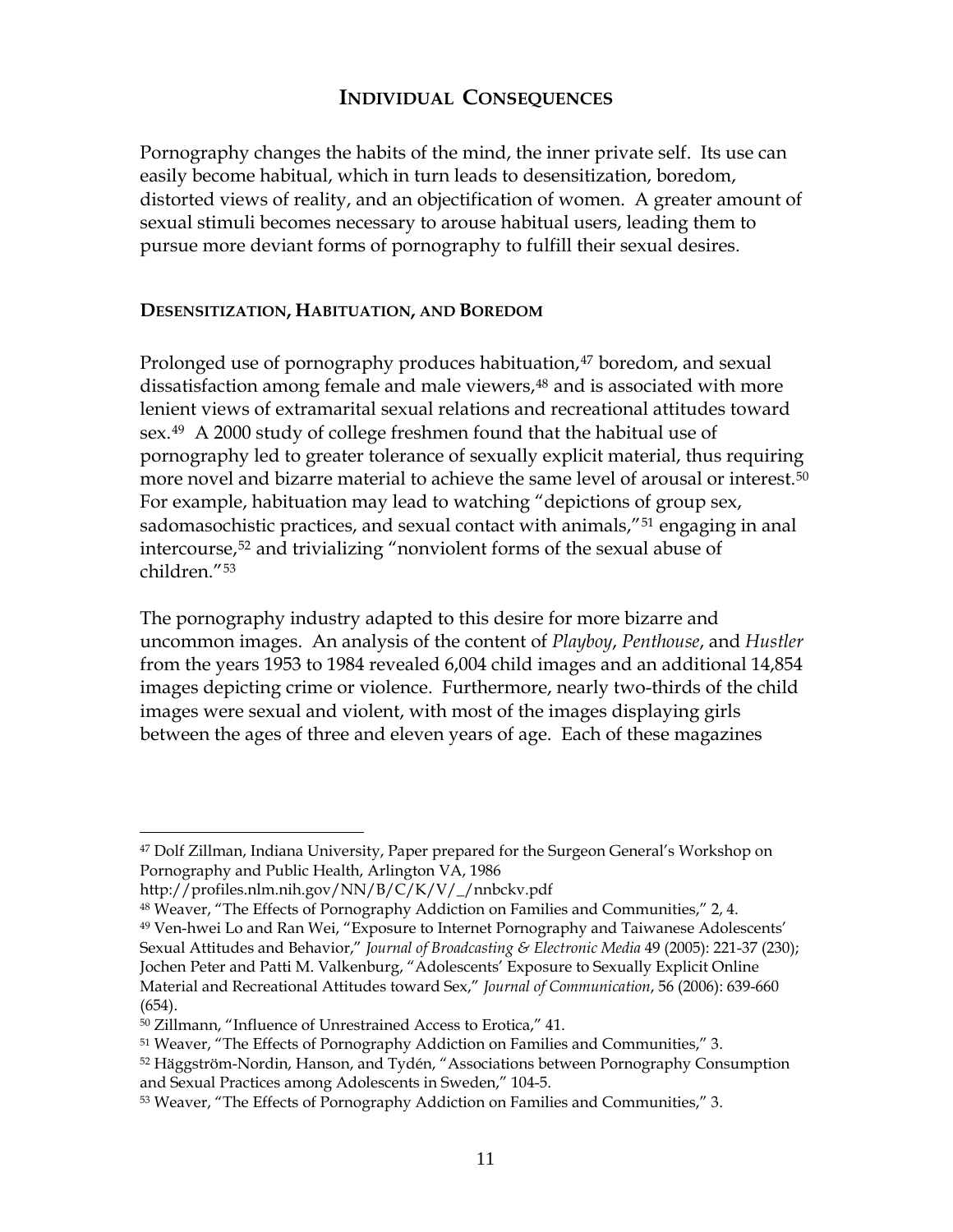portrayed the scenes involving children as though the child had been unharmed by the sexual scene or even benefited from it.<sup>[54](#page-13-0)</sup>

Heavy exposure to pornography leads men to judge their mates as sexually less attractive,[55](#page-13-1) resulting in less satisfaction with their affection, physical appearance, and sexual behavior.<sup>[56](#page-13-2)</sup> The need for more intense sexual stimulation brought on by pornography can lead to boredom in normal relationships and a greater likelihood of seeking sexual pleasure outside of marriage. Repeated exposure to pornography leads the viewer to consider "recreational sexual engagements" as increasingly important,<sup>[57](#page-13-3)</sup> and changes the viewer to being very accepting of sexual permissiveness.[58](#page-13-4)

#### **DISTORTED PERCEPTION OF REALITY**

 $\overline{a}$ 

Pornography presents sexual access as relentless, "a sporting event that amounts to innocent fun" with inconsequential effects on emotions, perceptions, and health.[59](#page-13-5) This is not the case, however. Pornography leads to distorted perceptions of social reality: an exaggerated perception of the level of sexual activity in the general population, $60$  an inflated estimate "of the incidence of premarital and extramarital sexual activity, as well as increased assessment of male and female promiscuity," "an overestimation of almost all sexual activities performed by sexually active adults,"[61](#page-13-7) and an overestimation of the general prevalence of perversions such as group sex, bestiality, and sadomasochistic activity.[62](#page-13-8) Thus the beliefs being formed in the mind of the viewer of pornography are far removed from reality. A case could be made that repeated viewing of pornography induces a mental illness in matters sexual.

These distortions result in an acceptance of three beliefs: (1) sexual relationships are recreational in nature, (2) men are generally sexually driven, and (3) women are sex objects or commodities.<sup>[63](#page-13-9)</sup> These are called "permission-giving beliefs"

<span id="page-13-0"></span><sup>&</sup>lt;sup>54</sup> Judith A. Reisman, "The Psychopharmacology of Pictorial Pornography Restructuring Brain, Mind & Memory & Subverting Freedom of Speech" (2007), 26. communication with the author. 55 Zillmann and Bryant, "Pornography's Impact on Sexual Satisfaction," 439.

<span id="page-13-1"></span>

<span id="page-13-2"></span><sup>56</sup> Zillmann and Bryant, "Pornography's Impact on Sexual Satisfaction," 448.

<span id="page-13-3"></span><sup>57</sup> Zillmann and Bryant, "Pornography's Impact on Sexual Satisfaction," 450.

<span id="page-13-4"></span><sup>&</sup>lt;sup>58</sup> Ven-hwei Lo and Ran Wei, "Exposure to Internet Pornography and Taiwanese Adolescents'

Sexual Attitudes and Behavior," *Journal of Broadcasting & Electronic Media* 49 (2005): 221-37 (233).

<span id="page-13-6"></span><span id="page-13-5"></span><sup>59</sup> Zillmann, "Influence of Unrestrained Access to Erotica," 43.

<sup>60</sup> Zillmann, "Influence of Unrestrained Access to Erotica," 41.

<span id="page-13-7"></span><sup>61</sup> James B. Weaver III, "The Effects of Pornography Addiction on Families and Communities," 3.

<span id="page-13-8"></span><sup>62</sup> Zillmann, "Influence of Unrestrained Access to Erotica," 41-2.

<span id="page-13-9"></span><sup>63</sup> L. Monique Ward, "Does Television Exposure Affect Emerging Adults' Attitudes and Assumptions about Sexual Relationships? Correlational and Experimental Confirmation," *Journal of Youth and Adolescence* 31 (2002): 1-15 (12).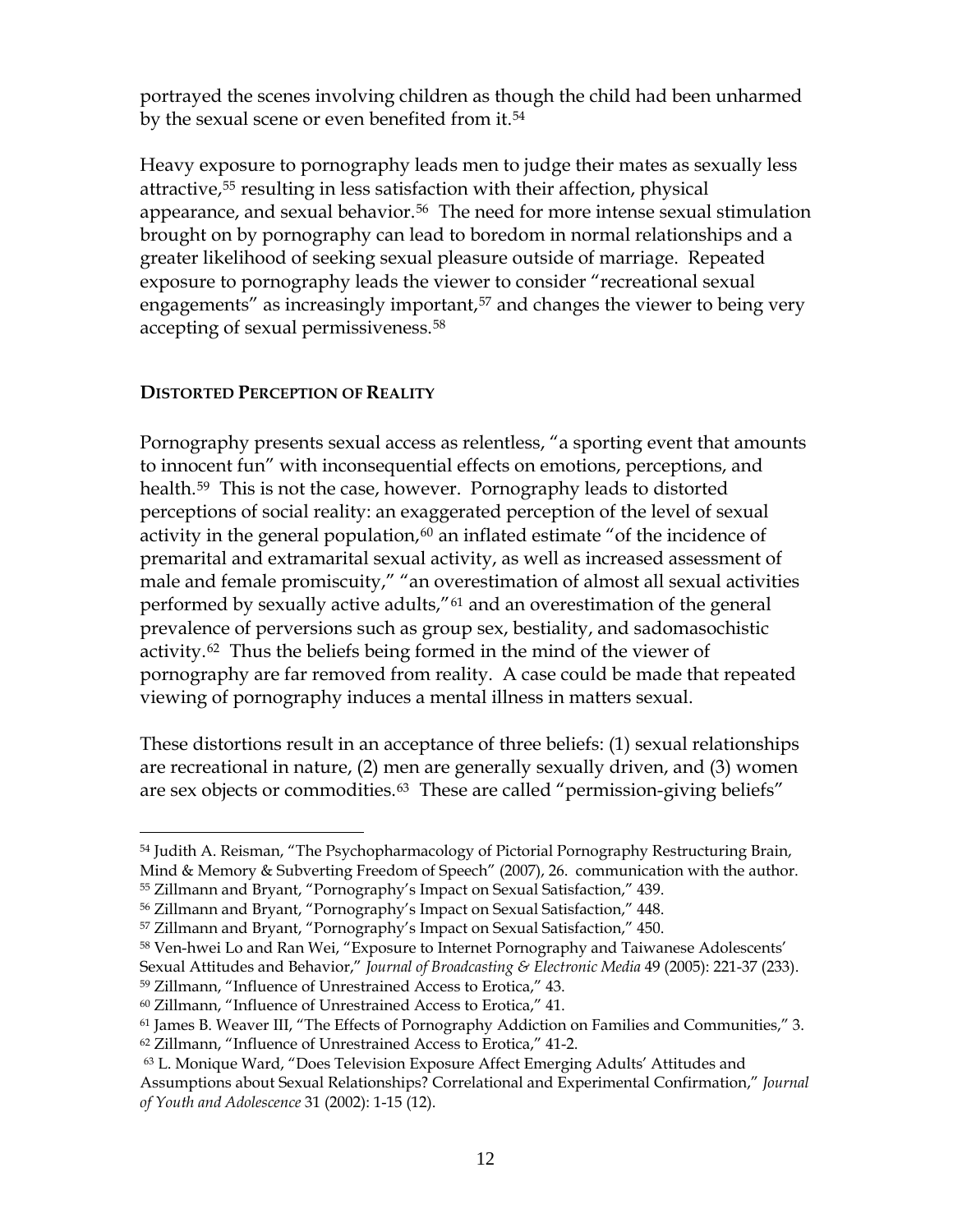because they result in assumptions that one's behavior is normal, acceptable, and commonplace, and thus not hurtful to anyone else.<sup>[64](#page-14-0)</sup> These beliefs are deepened and reinforced by masturbation while viewing pornography,<sup>[65](#page-14-1)</sup> a frequent practice among those who use pornography to deal with stress.<sup>66</sup>

When male and female viewers do not believe that exposure to pornography has any effect upon their personal views or lives,<sup>[67](#page-14-3)</sup> they more readily internalize abnormal sexual attitudes and increase the likelihood that they will engage in perverse sexual behaviors.[68](#page-14-4)

All of these distortions amount to a serious misunderstanding about sexuality and relationships and are a dangerous distortion of the nature of social life.<sup>[69](#page-14-5)</sup> Those who perceive pornographic sexual scenes as depicting reality tend to be more accepting of sexual permissiveness than others.<sup>[70](#page-14-6)</sup> Prolonged exposure to pornography fosters the belief that sexual inactivity constitutes a health risk.[71](#page-14-7)

#### **OBJECTIFICATION AND DEGRADATION OF WOMEN**

 $\overline{a}$ 

Pornography fosters the idea that the degradation of women is acceptable. Since males use pornography much more frequently than females,<sup>[72](#page-14-8)</sup> exposure to sexual and even semi-sexual material from the Internet, magazines, and television is associated with stronger notions that women are sex objects or sexual

<span id="page-14-0"></span><sup>64</sup> Mary Anne Layden, Center for Cognitive Therapy, Department of Psychiatry, University of Pennsylvania (Testimony for U.S. Senate Committee on Commerce, Science and Transportation, November 18, 2004).

<span id="page-14-1"></span><sup>65</sup> Sylvain C. Boies, "University Students' Uses of and Reactions to Online Sexual Information and Entertainment: Links to Online and Offline Sexual Behavior," *The Canadian Journal of Human Sexuality* 11 (2002): 77-89 (86).

<span id="page-14-2"></span><sup>66</sup> Cooper, Galbreath, and Becker, "Sex on the Internet: Furthering Our Understanding of Men with Online Sexual Problems," 226.

<span id="page-14-3"></span><sup>67</sup> Nicole Daluga, "A Content Analysis of Sexual Risk and Protective Behaviors and Messages in Sexually Explicit Web Pages Viewed by a National Probability Sample of U.S. Adolescents"

<sup>(</sup>Atlanta, Georgia: Rollins School of Public Health of Emory University, 2002), 255-279, 19; K.A. Cameron, L.F. Salazar, J.M. Bernhardt, N. Burgess-Whitman, G.M. Wingood, and R.J.

DiClemente, "Adolescents' Experience with Sex on the Web: Results from Online Focus Groups," *Journal of Adolescence* 28 (2005): 535-40 (537).

<sup>68</sup> Layden, Testimony for U.S. Senate Committee on Commerce, Science and Transportation.

<span id="page-14-6"></span><span id="page-14-5"></span><span id="page-14-4"></span><sup>69</sup> Layden, Testimony for U.S. Senate Committee on Commerce, Science and Transportation.

 $70$  Laramie D. Taylor, "Effects of Visual and Verbal Sexual Television Content and Perceived Realism on Attitudes and Beliefs," *The Journal of Sex Research* 42 (2005): 130-37 (135).

<span id="page-14-7"></span><sup>71</sup> Zillmann, "Influence of Unrestrained Access to Erotica," 42.

<span id="page-14-8"></span> $72$  Häggström-Nordin, Hanson, and Tydén, "Associations between Pornography Consumption and Sexual Practices among Adolescents in Sweden" (103).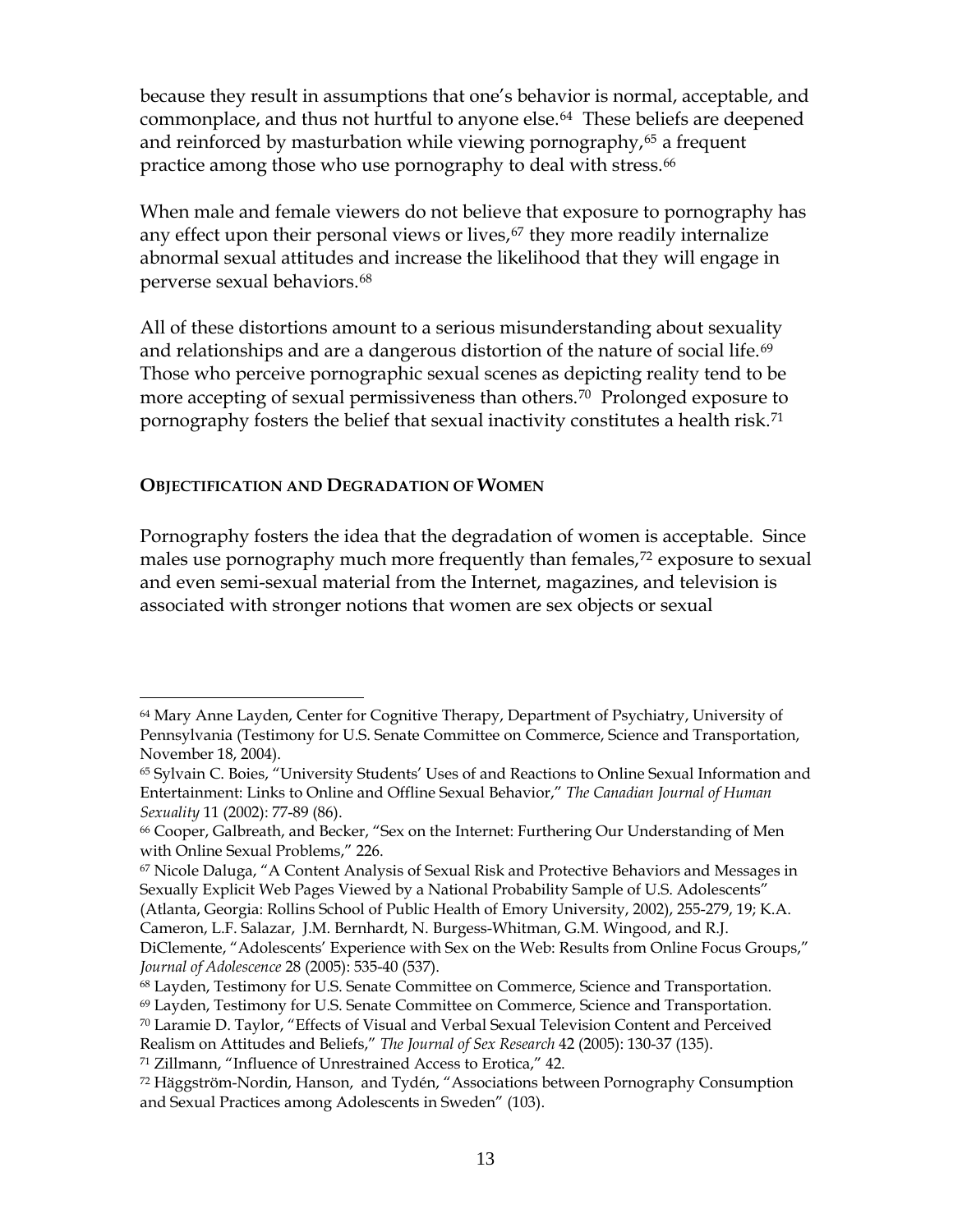commodities.[73](#page-15-0) Men thus exposed are more likely to describe women in overtly sexual terms, rather than by other personal attributes.<sup>[74](#page-15-1)</sup>

A study of widely distributed x-rated films by Gloria Cowan and colleagues, professors of psychology at California State University, San Bernardino, determined the range and extent of domination and sexual inequality depicted of women in a random selection of movies in family video rental stores in California. Physical aggression was present in 73 percent of the films, and rape scenes were present in 51 percent, with the woman as the victim every time. The films depicted gender-role inequalities as well, typically portraying the men as professionals and the women as school girls, secretaries, or housewives.[75](#page-15-2) During the sexual scenes, the man usually remained at least partially clothed, whereas the woman was usually naked.<sup>[76](#page-15-3)</sup>

Pornographic films also degrade women through "rape myth acceptance" scenes, which depict women being raped and ultimately enjoying the experience. These scenes foster the belief that women really "want" to be raped. Jeannette Norris of the University of Washington conducted a study in which a group of students read two versions of the same story depicting a woman being raped. The story, however, had two different endings: one version ended with the woman deeply distressed, the other ended with the woman seeming to enjoy herself. Even though the two stories were identical in every way except for the woman's reaction at the end, the students viewed the scenario more positively when the story depicted the woman as enjoying the rape. They perceived the raped woman as having a greater "desire" to have sex and were thus more accepting of what the man had done.<sup>[77](#page-15-4)</sup>

Similar results emerge in assessments of college men. Sarah Murnen of Kenyon College, Ohio found that fraternity members, who displayed many more pornographic pictures of women in their rooms than those from the nonfraternity group, had more positive attitudes toward rape.[78](#page-15-5)

<span id="page-15-1"></span><span id="page-15-0"></span><sup>73</sup> Peter Jochen and Patti M. Valkenburg, "Adolescents' Exposure to a Sexualized Media Environment and Their Notions of Women as Sex Objects," *Sex Roles* 56 (2007): 381-395 (390). 74 Deborah E.S. Frable, Anne E Johnson, and Hildy Kellman, "Seeing Masculine Men, Sexy Women, and Gender Differences: Exposure to Pornography and Cognitive Constructions of Gender," *Journal of Personality* 65 (1997): 311-355 (333).

<span id="page-15-2"></span> $75$  Gloria Cowan, Carole Lee, Daniella Levy, and Debra Snyder, "Dominance and Inequality in X-Rated Videocassettes," *Psychology of Women Quarterly* 12 (1988): 299-311 (306-307).

<span id="page-15-4"></span><span id="page-15-3"></span><sup>76</sup> Cowan, Lee, Levy, and Snyder, "Dominance and Inequality in X-Rated Videocassettes," 308. 77 Jeanette Norris, "Social Influence Effects on Responses to Sexually Explicit Material Containing Violence," *The Journal of Sex Research* 28 (1991): 67-76 (70-73).

<span id="page-15-5"></span><sup>78</sup> Timothy E. Bleecker and Sarah K. Murnen, "Fraternity Membership, the Display of Degrading Sexual Images of Women, and Rape Myth Acceptance," *Sex Roles* 53 (2005): 487-493 (490).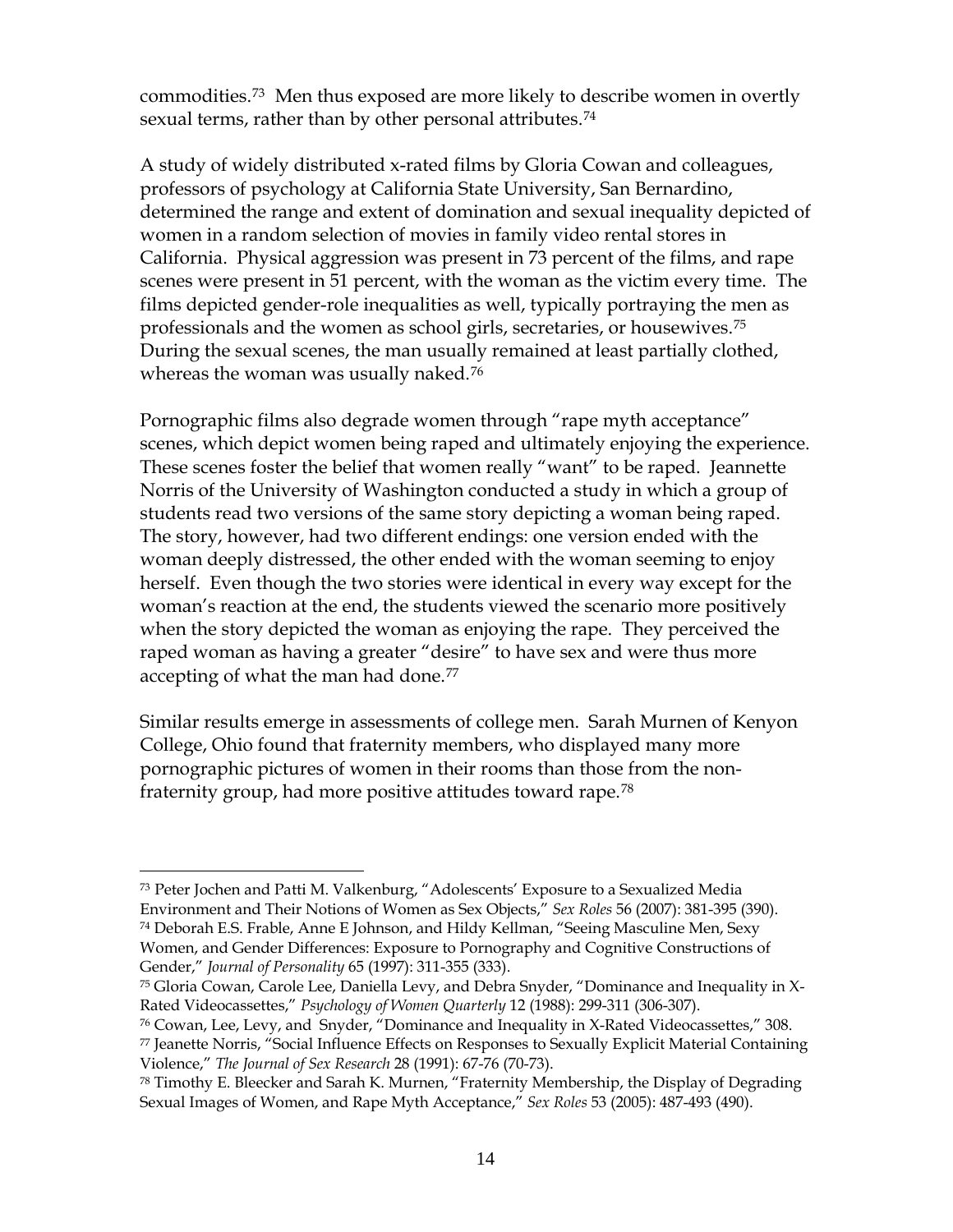Women tend to view pornography as more degrading of women than men do. When a sample of students was asked about their feelings toward pornography, 72 percent of the young women but only 23 percent of the young men stated their feelings were negative. Moreover, when asked if pornography is degrading, almost 90 percent of young women but only 65 percent of young men agreed that pornography is degrading.<sup>79</sup>

After prolonged exposure to pornography, men especially, but also some women, trivialize rape as a criminal offense.<sup>[80](#page-16-1)</sup>

Wheter they think pornography is degrading or not, women who view pornography regularly unwittingly engage in a form of self degradation: they develop a negative body image about themselves because they do not measure up to the depictions in the pornographic materials.<sup>[81](#page-16-2)</sup>

# **CLINICAL CONSEQUENCES**

Pornography consumption has more than just psychological and familial ramifications. There are numerous clinical consequences to pornography use, including increased risk for significant physical and mental health problems and a greater likelihood of committing a sex-based crime.

#### **SEXUALLY TRANSMITTED DISEASES AND OUT-OF-WEDLOCK PREGNANCIES**

Since pornography encourages sexually permissive attitudes and behavior, users of pornography have a higher likelihood of contracting a sexually transmitted disease or fathering an out-of-wedlock pregnancy. Pornography's frequent depiction of intercourse without condoms (87 percent of the time) is an invitation for the promiscuous to contract a sexually transmitted disease, $82$  to have a child out of wedlock and to have multiple sex partners. <sup>[83](#page-16-4)</sup> Pornography also promotes

<span id="page-16-0"></span><sup>79</sup> Thomas Johansson and Nils Hammaren, "Hegemonic Masculinity and Pornography: Young People's Attitudes Toward and Relations to Pornography," *The Journal of Men's Studies* 15 (2007): 57-70 (62).

<span id="page-16-1"></span><sup>80</sup> Weaver, "The Effects of Pornography Addiction on Families and Communities," 3.

<span id="page-16-2"></span><sup>&</sup>lt;sup>81</sup> Sheilah Siegel, "Applying Social Comparison Theory to Women's Body Image and Self-esteem: The Effects of Pornography" (Doctoral dissertation, Pacific Graduate School of Psychology, Palo Alto, CA, 1997).

<span id="page-16-3"></span><sup>82</sup> Nicole Daluga, "A Content Analysis of Sexual Risk and Protective Behaviors and Messages in Sexually Explicit Web Pages Viewed by a National Probability Sample of U.S. Adolescents" (Atlanta, Georgia: Rollins School of Public Health of Emory University, 2002), 255-279.

<span id="page-16-4"></span><sup>83</sup> Gina M. Wingood, Ralph J. DiClemente, Kathy Harrington, Suzy Davies, Edward W. Hook, and M.Kim Oh, "Exposure to X-rated Movies and Adolescents' Sexual and Contraceptive-related Attitudes and Behaviors," *Pediatrics* 107 (2001): 1116-19.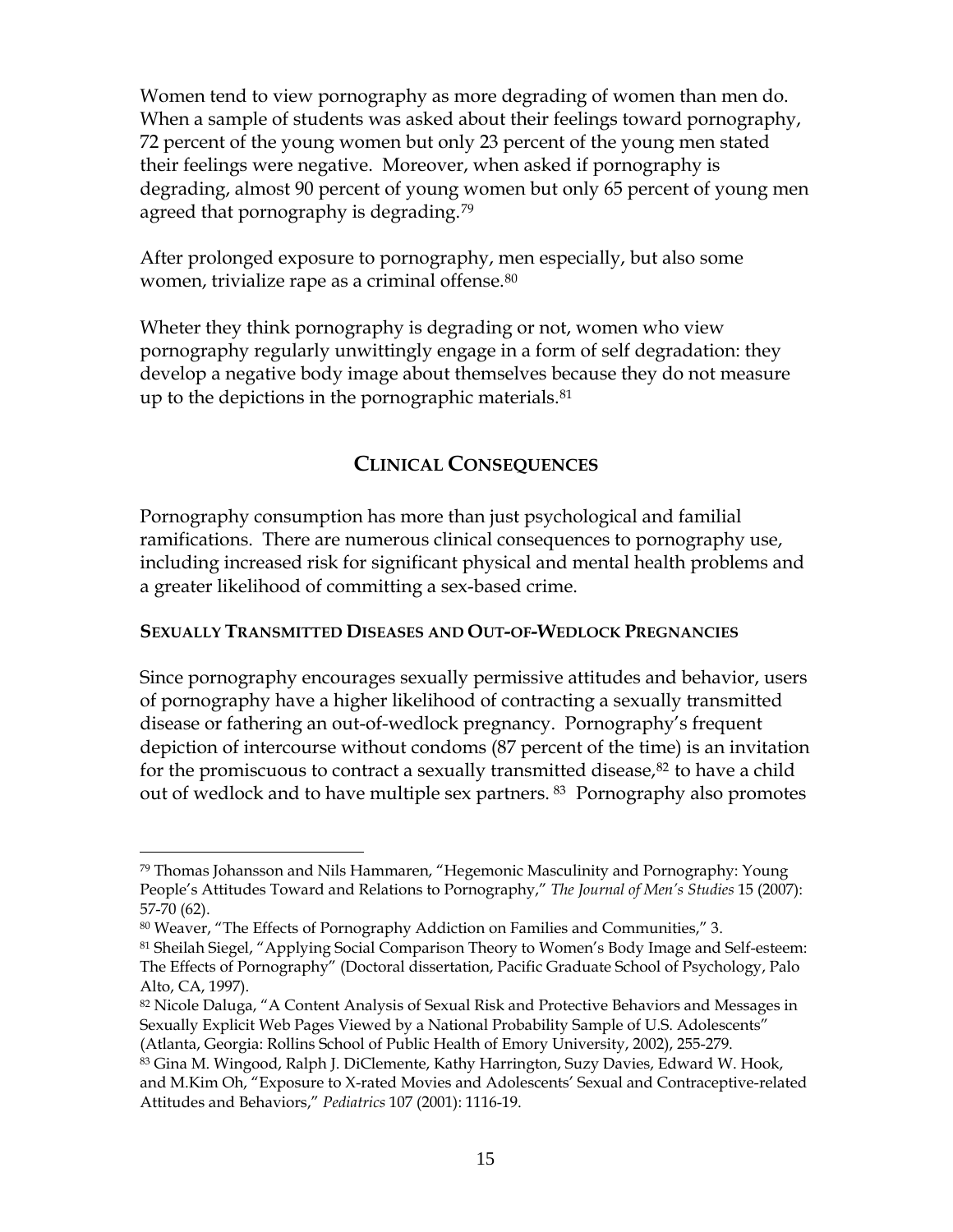sexual compulsiveness, which doubles the likelihood of being infected with a sexually transmitted disease.<sup>[84](#page-17-0)</sup>

#### **SEXUAL ADDICTION**

 $\overline{a}$ 

Pornography and "cybersex" are highly addictive and can lead to sexually compulsive behaviors (that decrease a person's capacity to perform other major tasks in life). Over 90 percent of therapists surveyed in one study believed that a person could become addicted to "cybersex."[85](#page-17-1) In an American survey, 57 percent of frequent viewers used online sexual activity to deal with stress.<sup>[86](#page-17-2)</sup> A 2006 Swedish study of regular Internet pornography users found that about six percent were compulsive users and that these compulsives also used much more non-Internet pornography as well.<sup>[87](#page-17-3)</sup>

Addictive pornography use leads to lower self-esteem and a weakened ability to carry out a meaningful social and work life. A survey of pornography addicts found that they disliked the "out of control" feeling and the time consumption that their pornography use engendered. All of the sexual compulsives reported they had felt distressed and experienced impairment in an important aspect of their lives as a result of their addiction. Almost half of the sexual compulsives said their behavior had significant negative results in their social lives, and a quarter reported negative effects on their job.<sup>[88](#page-17-4)</sup> In another survey, sexual compulsives and sexual addicts were 23 times more likely than those without a problem to state that discovering online sexual material was the worst thing that had ever happened in their life.<sup>[89](#page-17-5)</sup> No wonder then that severe clinical depression was reported twice as frequently among Internet pornography users compated to non-users.<sup>[90](#page-17-6)</sup>

<span id="page-17-0"></span><sup>84</sup> Kristian Daneback, Michael W. Ross, and Sven-Axel Månsson, "Characteristics and Behaviors of Sexual Compulsives Who Use the Internet for Sexual Purposes," *Sexual Addiction & Compulsivity* 13 (2006): 53-67 (59-60).

<span id="page-17-1"></span><sup>85</sup> Peter D. Goldberg, Brennan D. Peterson, Karen H. Rosen, and Mary Linda Sara, "Cybersex: The Impact of a Contemporary Problem on the Practices of Marriage and Family Therapists," *Journal of Marital and Family Therapy* 34 (2008): 469-80 (475).

<span id="page-17-2"></span><sup>86</sup> A. Cooper, N. Galbreath, and M.A. Becker, "Sex on the Internet: Furthering Our Understanding of Men with Online Sexual Problems," *Psychology of Addictive Behavior* 18 (2004): 223-30 (225).

<span id="page-17-3"></span><sup>87</sup> Kristian Daneback, Michael W. Ross, and Sven-Axel Månsson, "Characteristics and Behaviors of Sexual Compulsives Who Use the Internet for Sexual Purposes," *[Sexual Addiction &](http://www.informaworld.com/smpp/title%7Econtent=t713658059%7Edb=all)  [Compulsivity](http://www.informaworld.com/smpp/title%7Econtent=t713658059%7Edb=all)* [13](http://www.informaworld.com/smpp/title~content=t713658059~db=all~tab=issueslist~branches=13#v13) (2006): 53-67 (59, 61).

<span id="page-17-4"></span><sup>88</sup> Donald W. Black, Laura L.D. Kehrberg, Denise L. Flumerfelt, and Steven S. Schlosser, "Characteristics of 36 Subjects Reporting Compulsive Sexual Behavior," *American Journal of Psychiatry* 154 (1997): 243-49 (247).

<span id="page-17-5"></span><sup>89</sup> Al Cooper, Eric Griffin-Shelley, David L. Delmonico, and Robin M. Mathy, "Online Sexual Problems: Assessment and Predictive Variables," *Sexual Addiction & Compulsivity* 8 (2001): 267-85 (281).

<span id="page-17-6"></span><sup>90</sup> Michele L. Ybarra and Kimberly J. Mitchell, "Exposure to Internet Pornography among Children and Adolescents: A National Survey," *CyberPsychology & Behavior* 8 (2005): 473-86 (479).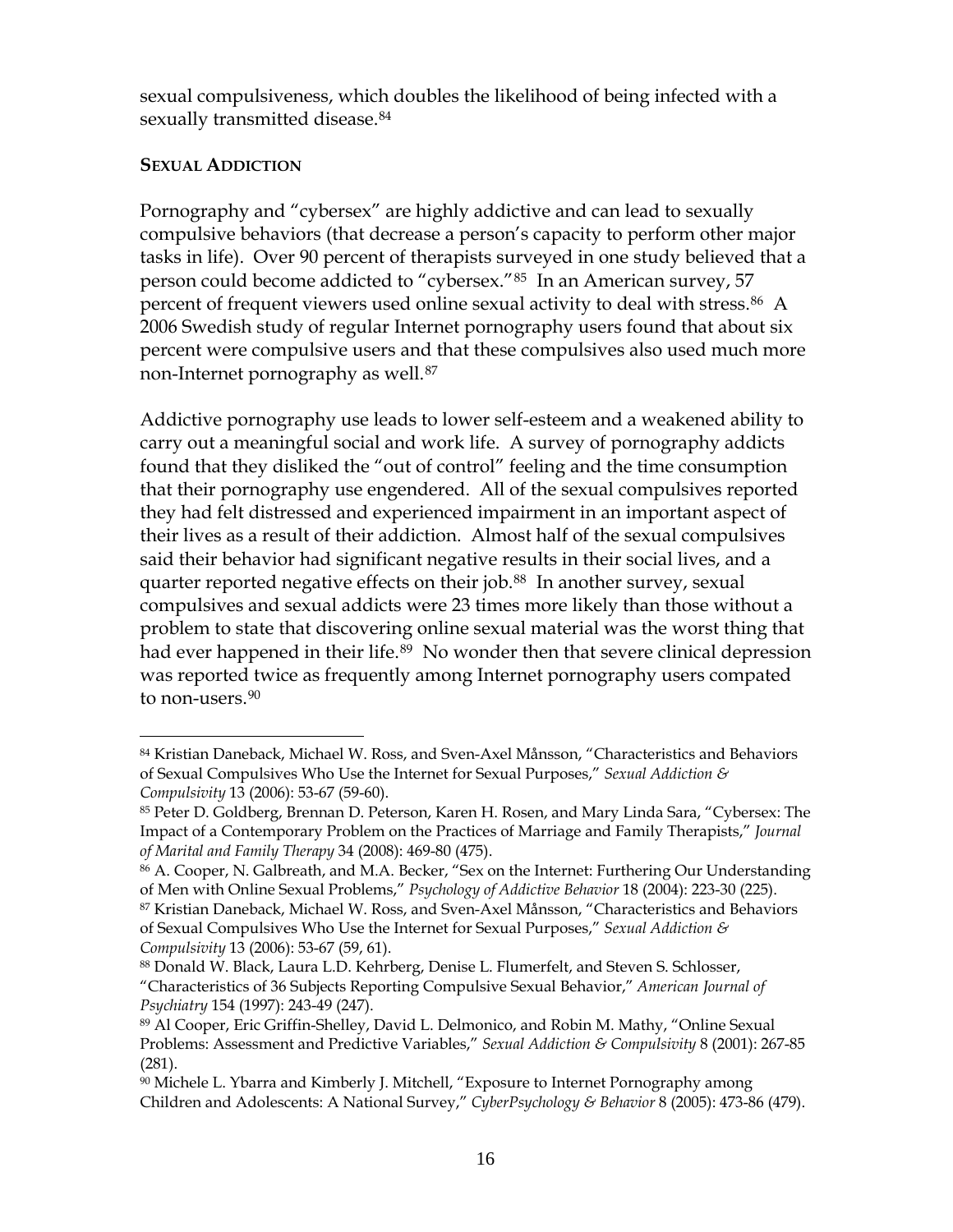#### **AGGRESSION AND ABUSE**

 $\overline{a}$ 

Intense use of pornography is strongly related to sexual aggression, $91$  and among frequent viewers of pornography, there is a marked increase in sexual callousness, including the "rape myth acceptance" noted above. [92](#page-18-1)

A significant portion of pornography is violent in content. A study of different pornographic media found violence in almost a quarter of magazine scenes, in more than a quarter of video scenes, and in almost half (over 42 percent) of online pornography. A second study found that almost half the violent Internet scenes included nonconsensual sex.<sup>[93](#page-18-2)</sup>

The data suggest "a modest connection between exposure to pornography and subsequent behavioral aggression,"[94](#page-18-3) though when men consume *violent* pornography (i.e. depicting rape or torture), they are more likely to commit acts of sexual aggression.[95](#page-18-4) Dangerously, pornography strongly affects psychotic men, who are more likely to act out their impulses.<sup>[96](#page-18-5)</sup>

Consumption of nonviolent pornography also increases men's selfacknowledged willingness to force compliance with their particular sexual desires on reluctant partners.<sup>[97](#page-18-6)</sup> And though there are conflicting data on the relative effects of violent versus non-violent pornography,<sup>[98](#page-18-7)</sup> there is little doubt that the consumption of pornography leads to a significant increase in "rape myth acceptance,"<sup>[99](#page-18-8)</sup> which involves a reduction of sympathy with rape victims and a trivialization of rape as a criminal offense,[100](#page-18-9) a diminished concern about child sexual abuse, short of the rape of children,<sup>[101](#page-18-10)</sup> and an increased preparedness to resort to rape.[102](#page-18-11)

<span id="page-18-0"></span><sup>91</sup> Vanessa Vega and Neil M. Malamuth, "Predicting Sexual Aggression: The Role of Pornography in the Context of General and Specific Risk Factors," *Aggressive Behavior* 33 (2007): 104-17 (109). 92 Zillmann, "Influence of Unrestrained Access to Erotica," 42.

<span id="page-18-2"></span><span id="page-18-1"></span><sup>93</sup> Martin Barron and Michael Kimmel, "Sexual Violence in Three Pornographic Media: Toward a Sociological Explanation," *The Journal of Sex Research* 37 (2000): 161-68 (163-65).

<span id="page-18-3"></span><sup>94</sup> Jill C. Manning, "The Impact of Internet Pornography on Marriage and the Family: A Review of the Research," *Sexual Addiction & Compulsivity* 13 (2006): 131-65 (136).

<span id="page-18-4"></span><sup>95</sup> N.M. Malamuth, T. Addison, and M. Koss, "Pornography and Sexual Aggression: Are There Reliable Effects and Can We Understand Them?" *Annual Review of Sex Research* 11 (2000): 26-94.

<span id="page-18-5"></span><sup>96</sup> Weaver, "The Effects of Pornography Addiction on Families and Communities," 4.

<span id="page-18-6"></span><sup>97</sup> Zillmann and Bryant, "Pornography's Impact on Sexual Satisfaction," 439.

<span id="page-18-7"></span><sup>98</sup> M. Allen, R. Emmers, L. Gebhardt, and M.A. Giery, "Exposure to Pornography and Acceptance of Rape Myths," *Journal of Communication* 45 (1995): 5–26 (19-20).

<span id="page-18-8"></span><sup>99 &</sup>quot;A Meta-analysis of the Published Research on the Effects of Pornography," in *The Changing Family and Child Development*, ed. E. Oddone-Paolucci, M. Genium, and C. Violato (Surrey, United Kingdom: Ashgate Publishing, 2000), 48-59 (51).

<span id="page-18-9"></span><sup>100</sup> Zillmann and Bryant, "Pornography's Impact on Sexual Satisfaction," 439.

<span id="page-18-10"></span><sup>101</sup> Dolf Zillmann, "Influence of Unrestrained Access to Erotica," 42.

<span id="page-18-11"></span><sup>102</sup> Zillmann and Bryant, "Pornography's Impact on Sexual Satisfaction," 439.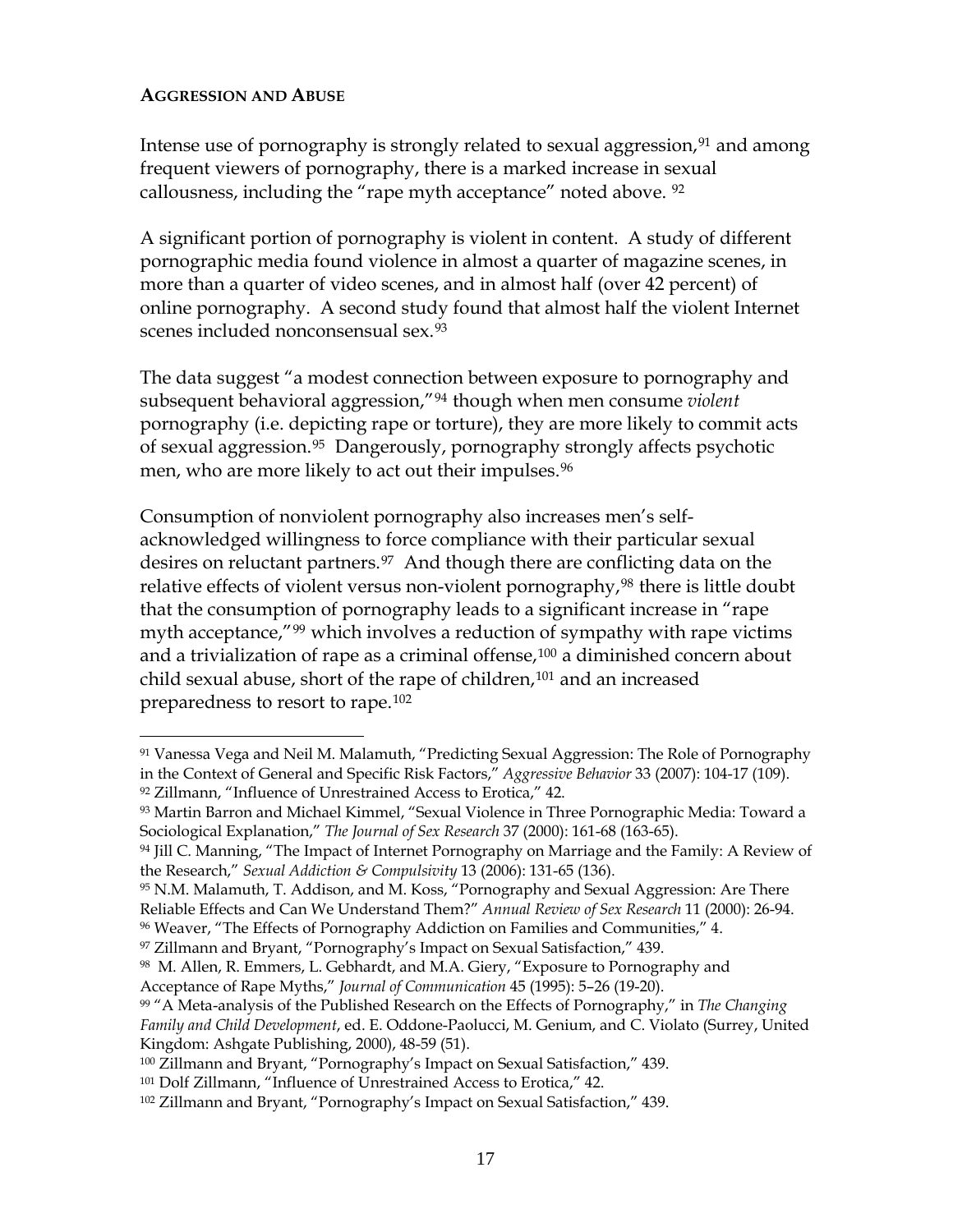One study at a rape crisis center interviewed 100 sexually abused women to determine if pornography played a role in any past incidences of sexual abuse. While 58 percent could not say, 28 percent stated that their abuser had in fact used pornography. Of this 28 percent (women who were aware that their abuser used pornography), 40 percent (or 11 percent of the total group) reported that pornography actually played a role in the abusive incident they experienced. In some cases the abuser had watched pornography before abusing the woman, in one case he used pornography while committing the abuse, and in yet some other cases he forced his victim to participate in the making of a pornographic film.[103](#page-19-0)

#### **SEX OFFENDERS AND PORNOGRAPHY**

Pornography viewing and sexual offense are inextricably linked.

One study of convicted Internet sexual offenders reported that they spent more than eleven hours per week viewing pornographic images of children on the Internet.<sup>[104](#page-19-1)</sup> Another study compared two groups of offenders: those convicted of Internet collection and distribution of child pornography images, and those who commit real life child sex abuse. The results showed that a majority of those who were convicted of only Internet-based offenses also had committed real life sexual abuse of children. Moreover the study also found that real life offenders had committed an average of over thirteen different child sex abuse offenses, irrespective of whether they had formally been convicted of any real life incident.[105](#page-19-2)

A study of sex offenders and non-offenders revealed significant differences in adolescent pornography use as well as current use. Significant proportions of different types of rapists and molesters had used hard-core pornography (depictions of non-consensual acts) during their adolescence: 33 percent of heterosexual child molesters, 39 percent of homosexual child molesters, and 33 percent of rapists. The current use of hard core pornography was even greater for these groups: 67 percent of heterosexual child molesters, 67 percent of homosexual child molesters, and 83 percent of rapists, contrasted with 29 percent

<span id="page-19-0"></span> $\overline{a}$ 103 Raquel Kennedy Bergen and Kathleen A. Bogle, "Exploring the Connection between Pornography and Sexual Violence," *Violence and Victims* 15 (2000): 227-34 (230-1).

<span id="page-19-1"></span><sup>104</sup> Sarah Laulik, Jane Allam, and Lorraine Sheridan, "An Investigation into Maladaptive Personality Functioning in Internet Sex Offenders," *Psychology, Crime & Law* 13 (2007): 523-35 (527).

<span id="page-19-2"></span><sup>105</sup> Michael L. Bourke and Andres E. Hernandez, "The 'Butner Study' Redux: A Report of Incidence of Hands-on Child Victimization by Child Pornography Offenders," *Journal of Family Violence* 24 (2009): 183-91 (187).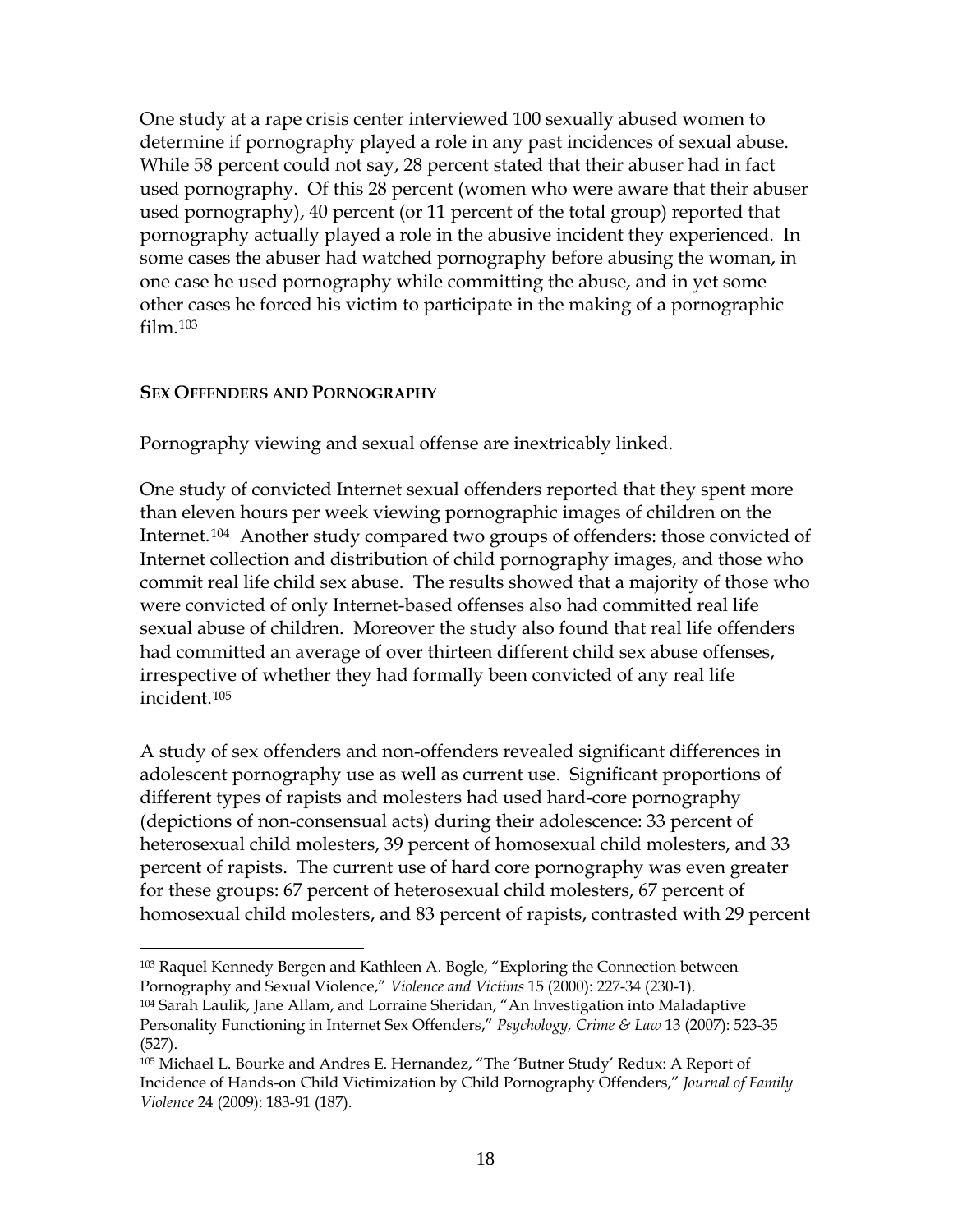of non-offending pornography viewers. About a third of the sex offenders reported using pornography as a deliberate stimulus to commit their sexual offenses.[106](#page-20-0)

Another study examined the beliefs of three groups: real life, "contact-only"child sex offenders, Internet-only child sex offenders, and mixed offenders (contact and Internet). While all groups were more likely to minimize the gravity of their offense, the Internet-only group was more likely than the contact-only group to think that children could make their own decisions on sexual involvement and to believe that some children wanted, even eagerly wanted, sexual activity with an adult.[107](#page-20-1)

## **PORNOGRAPHY AND NEW FINDINGS IN NEUROLOGY**

The neurological study of pornography is still in its infancy, but neurophysiology provides insight into pornography's power to form the cognitive and emotional habits of the user. As is becoming clear from many different areas of neurological study, repetition of an act establishes new neural pathways, thus facilitating the retention of these behaviors.[108](#page-20-2)

Other research is uncovering the link between dopamine, a hormone that produces feelings of pleasure, and the effect that a pornographic image has. PET scans (a nuclear medicine three-dimensional imaging technique) of both pornography-addicted adults and non-addicted adults viewing pornography show brain reactions for both groups similar to cocaine addicts looking at images of people taking cocaine.[109](#page-20-3) Findings such as these have led scholars to posit that "emotionally arousing images imprint and alter the brain, triggering an instant, involuntary, but lasting, biochemical memory trail."[110](#page-20-4) A small experimental indication of this type of imprinting occurred in one study where participants saw a board of words that were either sexual or neutral. All participants

<span id="page-20-0"></span><sup>106</sup> W.L. Marshall, "The Use of Sexually Explicit Stimuli by Rapists, Child Molesters, and Nonoffenders," *The Journal of Sex Research* 25 (1988): 267-288 (279).

<span id="page-20-1"></span><sup>107</sup> Dennis Howitt and Kerry Sheldon, "The Role of Cognitive Distortions in Paedophilic Offending: Internet and Contact Offenders Compared," *Psychology, Crime & Law* 13 (2007): 469-86 (478).

<span id="page-20-2"></span><sup>108</sup> For instance, see John J. Ratey and Eric Hagerman, *[Spark: The Revolutionary New Science of](http://www.amazon.com/Spark-Revolutionary-Science-Exercise-Brain/dp/0316113506/ref=sr_1_3?ie=UTF8&s=books&qid=1255017060&sr=1-3)  [Exercise and the Brain](http://www.amazon.com/Spark-Revolutionary-Science-Exercise-Brain/dp/0316113506/ref=sr_1_3?ie=UTF8&s=books&qid=1255017060&sr=1-3)* (New York: Little Brown and Company, 2008).

<span id="page-20-3"></span><sup>109</sup> Mary Anne Layden, Center for Cognitive Therapy, Department of Psychiatry, University of Pennsylvania (Testimony for U.S. Senate Committee on Commerce, Science and Transportation, November 18, 2004).

<span id="page-20-4"></span><sup>110</sup> Judith A. Reisman, President, The Institute for Media Education, Testimony before the United States Senate, Subcommittee on Science, Technology, and Space of the Committee on Commerce, Science, and Transportation on "The Brain Science Behind Pornography Addiction and the Effects of Addiction on Families and Communities," November 18, 2004, 1.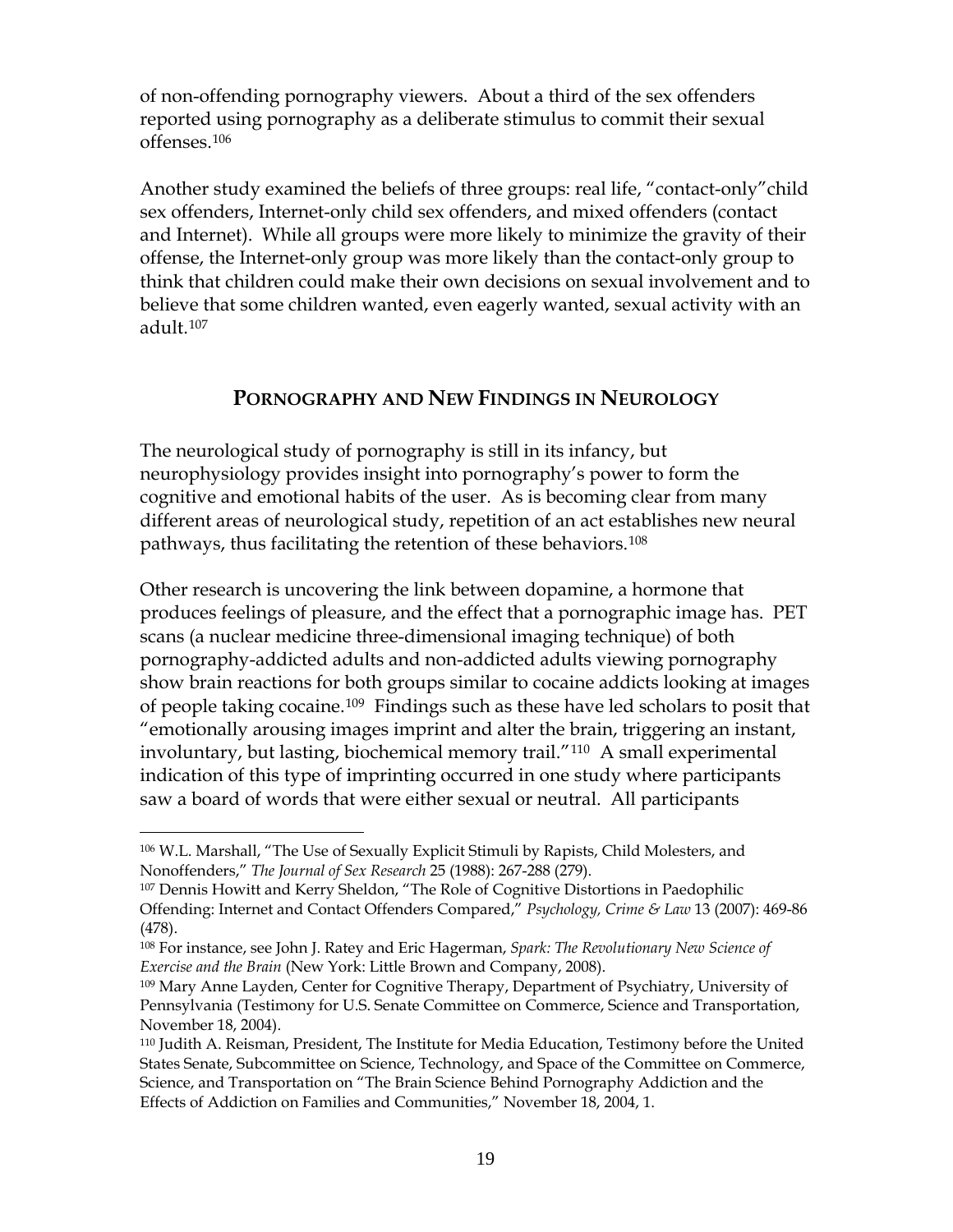retained more sexual words than neutral words, but pornography consumers retained even higher amounts of sexual words.<sup>[111](#page-21-0)</sup>

Treatment programs for sex offenders and pornography addicts, designed to break patterns of deriving pleasure from viewing pornography, use a technique called "safeguarding." "Safeguards" are negative thoughts used to interrupt sexual fantasies. Whenever patients have sexual fantasies, they are taught to think of a safeguard; for example, they may produce a mental image of bugs crawling on them, a public address system broadcasting their thoughts, or an image of a police officer watching their sexual behavior. Through this method, participants learn to interrupt their fantasies<sup>[112](#page-21-1)</sup> and, it is thought, gradually displace the old neurological pathway with a different and safer one.

# **ADOLESCENCT EXPOSURE TO PORNOGRAPHY IN THE MEDIA**

The phenomenal growth of mass media during the late 20<sup>th</sup> century, and particularly the establishment of the Internet, has vastly increased accessibility to pornography and other sexually-related information. This creates a major obstacle to the healthy development of sexuality, especially among youth.

#### **ADOLESCENTS AND PORNOGRAPHY**

<span id="page-21-5"></span> $\overline{a}$ 

Though most U.S. parents (78 percent) are worried about their adolescents accessing Internet pornography, not all teenagers readily take to this sexualized culture. Most start out being ill at ease with any display of pornography: they tend to be upset or embarrassed,[113](#page-21-2) with reactions ranging from fear to shame to anger to fascination. [114](#page-21-3) In one survey, about a quarter were "very" upset by this exposure,<sup>[115](#page-21-4)</sup> but they tend not to report it.<sup>[116](#page-21-5)</sup>

<span id="page-21-3"></span>114 J. Cantor, M.L. Mares, and J.S. Hyde, "Autobiographical memories of exposure to sexual media content," *Media Psychology* 5 (2003): 1-31. The most common emotional responses to sexually explicit material (not necessarily online) were disgust (24.5 percent), shock or surprise (23.6 percent), embarrassment (21.4 percent), interest or curiosity (20.9 percent), anger (18.4 percent), amusement (15.3 percent), fear (11.2 percent), and sadness (9.2 percent).

<span id="page-21-0"></span><sup>111</sup> Marie-Elaine M. Corbeil and Stuart J. McKelvie, "Pornography Use and Recall of Sexual and Neutral Words," *North American Journal of Psychology* 10 (2008): 363-84 (380).

<span id="page-21-1"></span><sup>112</sup> Scott Aylwin, John R. Reddon, and Andrew R. Burke, "Sexual Fantasies of Adolescent Male Sex Offenders in Residential Treatment: A Descriptive Study," *Archives of Sexual Behavior* 34 (2005): 231-39 (233-35).

<span id="page-21-2"></span><sup>113</sup> C. Von Feilitzen and U. Carlsson, *Children in the New Media Landscape: Games, Pornography, Perceptions* (Goteburg: UNESCO/Nordicom, 2000).

<span id="page-21-4"></span><sup>115</sup> Kimberly J. Mitchell, David Finkelhor, and Janis Wolak, "Victimization of Youths on the Internet," *Journal of Aggression, Maltreatment, & Trauma* 8 (2003): 1-39 (9).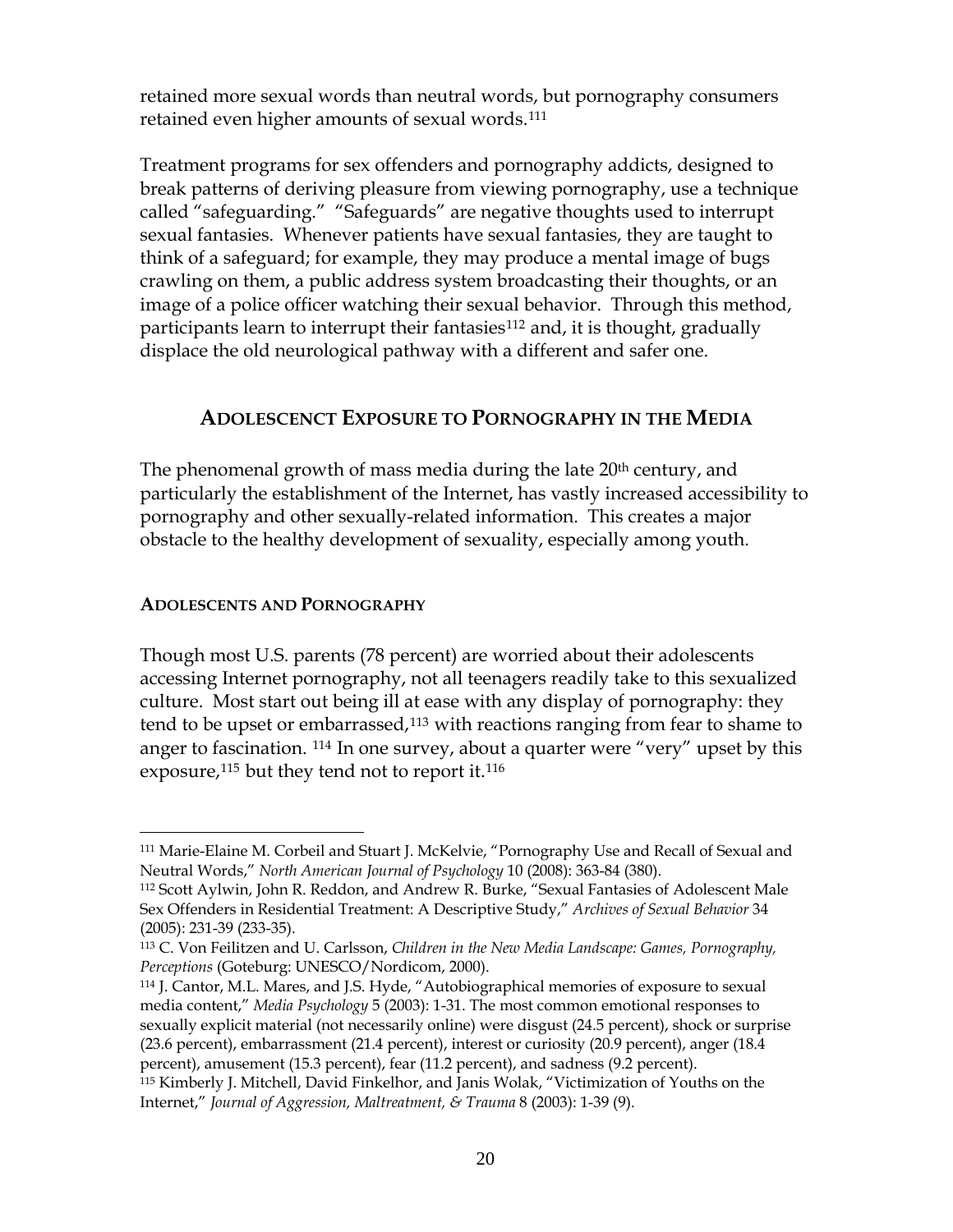Adolescents often come across pornography accidentally on the Internet. One study found that 70 percent of youth aged 15 to 17 accidentally came across pornography online.[117](#page-22-0) A study of 1,501 youth aged ten to seventeen examined unwanted exposure incidents more thoroughly: in 26 percent of the cases, respondents reported that when they tried to exit an unwanted site, they were actually brought to an additional sex site.<sup>[118](#page-22-1)</sup> The same study showed that out of the total number of unwanted exposure incidents, 44 percent of the time the youth did not disclose the episode to anyone else.<sup>[119](#page-22-2)</sup>

These initial reactions of disgust, however, rapidly dissipate so that older adolescents tend to use sexually explicit Internet material more often than younger adolescents<sup>[120](#page-22-3)</sup> and are twice as likely to report intentional pornography use as are younger adolescents.[121](#page-22-4) Repeated exposure to pornography eventually wipes out any feelings of shame and disgust and gives way, instead, to unadulterated enjoyment.[122](#page-22-5)

A 2005 survey showed that respondents who reported unintentional exposure to pornography were over 2.5 times as likely to then report intentional exposure as those who did not report any unintentional exposure.[123](#page-22-6) It seems the unintentional exposure has its effect of bringing them back for more, which of course is one of the fears of parents.

Several factors predict an adolescent's use of pornography. Teenagers who watch pornography more frequently tend to be high sensation seekers, less satisfied with their lives, have a fast Internet connection, and have friends who are younger.[124](#page-22-7) Adolescents are at greater risk for intentionally seeking out sexual material when they have high levels of computer use. The more time spent on the computer, the more likely these adolescents will search for sexually

<span id="page-22-0"></span>117 Henry J. Kaiser Family Foundation Report, 2002,

 $\overline{a}$ 

<span id="page-22-3"></span>120 Peter and Valkenburg, "Adolescents' Exposure to Sexually Explicit Internet Material," 591.

<sup>116</sup> K. Wigley and B. Clarke, National Opinion Poll's Kids.net (2000), [http://www.nop.co.uk](http://www.nop.co.uk/) (accessed January 2003), in S. Livingstone, "Children's Use of the Internet: Reflections on the Emerging Research Agenda," *New Media & Society* 5 (2003): 147-66 (156).

[http://www.kff.org/entmedia/loader.cfm?url=/commonspot/security/getfile.cfm&](http://www.kff.org/entmedia/loader.cfm?url=/commonspot/security/getfile.cfm&%20PageID=14095)  [PageID=14095](http://www.kff.org/entmedia/loader.cfm?url=/commonspot/security/getfile.cfm&%20PageID=14095) (accessed October 19, 2009).

<span id="page-22-1"></span><sup>118</sup> Mitchell, Finkelhor, and Wolak, "Victimization of Youths on the Internet," 18.

<span id="page-22-2"></span><sup>119</sup> Mitchell, Finkelhor, and Wolak, "Victimization of Youths on the Internet," 19.

<span id="page-22-4"></span><sup>121</sup> Ybarra and Mitchell, "Exposure to Internet Pornography among Children and Adolescents," 483.

<span id="page-22-5"></span><sup>122</sup> Weaver, "The Effects of Pornography Addiction on Families and Communities," 2.

<span id="page-22-6"></span><sup>123</sup> Michele L. Ybarra and Kimberly J. Mitchell, "Exposure to Internet Pornography among

Children and Adolescents: A National Survey," *CyberPsychology & Behavior* 8 (2005): 473-86 (479).

<span id="page-22-7"></span><sup>124</sup> Jochen Peter and Patt M. Valkenburg, "Adolescents' Exposure to Sexually Explicit Material on the Internet," *Communication Research* 33 (2006): 178-204 (196, 200).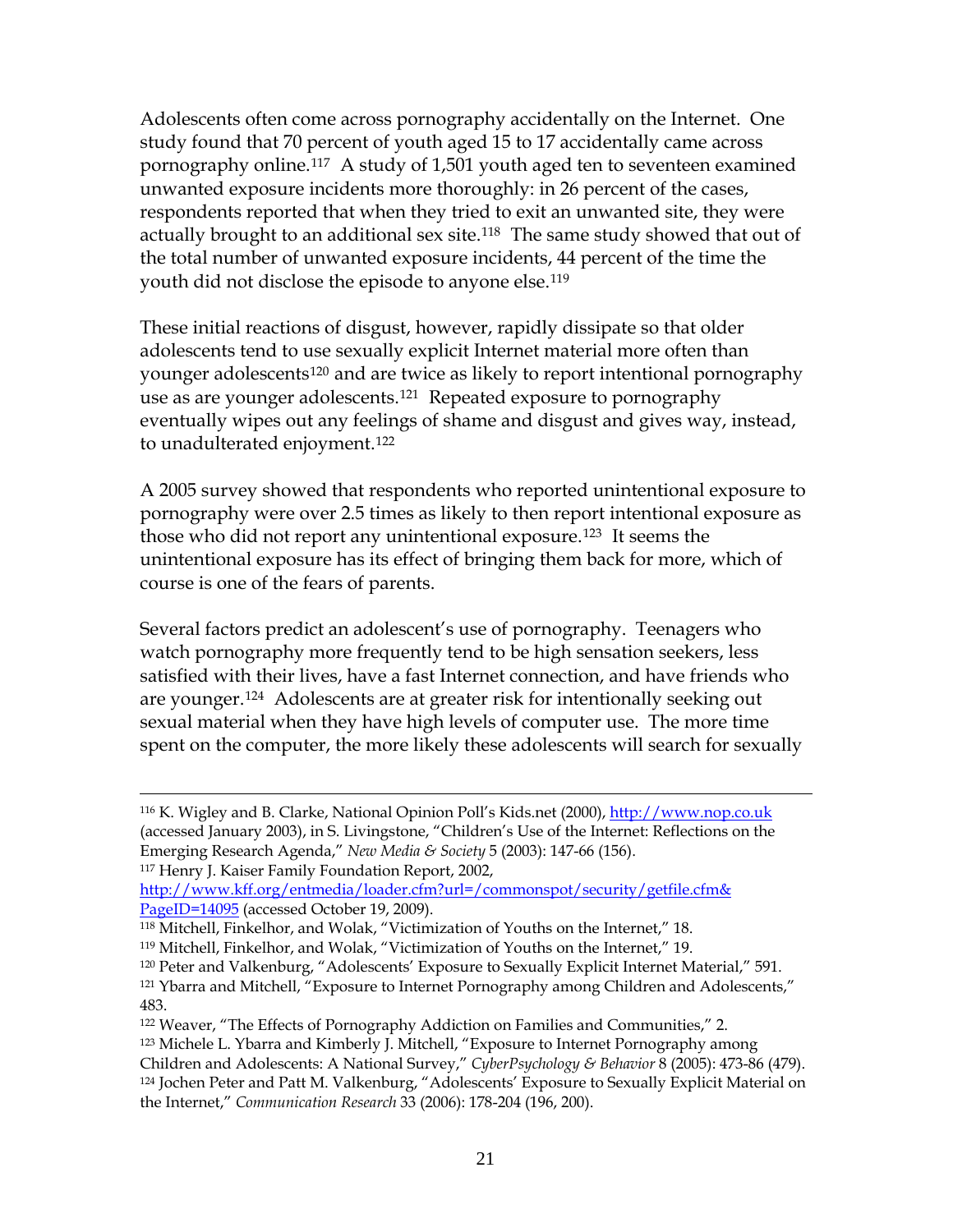explicit content.<sup>[125](#page-23-0)</sup> Not surprisingly, given all that has already been reported, viewers who masturbate while viewing sexually explicit material assess the material more favorably than those who do not masturbate.[126](#page-23-1)

There is a difference between boys' and girls' reasons for seeking pornographic sites, differences that parallel the different patterns of adult male and female use of pornography. Boys tend to seek pornography initially because they are curious or want sexual arousal, while girls tend first to go to non-pornographic but sexually oriented sites for sexual health or relationship-related information.[127](#page-23-2) Also, the impacts are different for boys and girls: males report more positive memories of sexually explicit material than females,<sup>[128](#page-23-3)</sup> and report "more positive attitudes toward uncommitted sexual exploration" as their use of pornography increases.[129](#page-23-4) In one study, adolescents who watched the highest level of sexual content on television doubled the likelihood they would initiate intercourse.[130](#page-23-5)

# **THE PROTECTIVE ROLE OF PARENTAL INVOLVEMENT**

Although U.S. adolescents indicate their preferred source of sexual information is their parents, more than half of them report they have learned about intercourse, pregnancy, and birth control from television, and half of teenage women report they first learned about intercourse from magazines.<sup>[131](#page-23-6)</sup>

<span id="page-23-0"></span><sup>125</sup> Amanda Nosko, Eileen Wood, and Serge Desmarais, "Unsolicited Online Sexual Material: What Affects Our Attitudes and Likelihood to Search for More?" *The Canadian Journal of Human Sexuality* 16 (2007): 1-10 (6-7).

<span id="page-23-1"></span><sup>126</sup> Boies, "University Students' Uses of and Reactions to Online Sexual Information and Entertainment," 86.

<span id="page-23-2"></span><sup>127</sup> Kenzie A. Cameron, Laura F. Salazar, Jay M. Bernhardt, Nan Burgess-Whitman, Gina M. Wingood, and Ralph J. DiClemente, "Adolescents' Experience with Sex on the Web: Results from Online Focus Groups," *Journal of Adolescence* 28 (2005): 535-40.

<span id="page-23-3"></span><sup>128</sup> Patricia M. Greenfield, "Inadvertent Exposure to Pornography on the Internet: Implications for Peer-to-Peer File Sharing Networks for Child Development and Families," *Applied Developmental Psychology* 25 (2004): 741-50 (744-5).

<span id="page-23-4"></span><sup>129</sup> Jochen Peter and Patti M. Valkenburg, "Adolescents' Exposure to Sexually Explicit Internet Material, Sexual Uncertainty, and Attitudes toward Uncommitted Sexual Exploration: Is There a Link?" *Communication Research* 35 (2008): 579-601 (595).

<span id="page-23-5"></span><sup>130</sup> Rebecca L. Collins, Marc N. Elliott, Sandra H. Berry, David E. Kanouse, Dale Kunkel, Sarah B. Hunter, and Angela Miu, "Watching Sex on Television Predicts Adolescent Initiation of Sexual Behavior," electronic version, *Pediatrics* 114 (2004): e280-9 (e284-5).

<span id="page-23-6"></span><sup>&</sup>lt;sup>131</sup> Nicole Daluga, "A Content Analysis of Sexual Risk and Protective Behaviors and Messages in Sexually Explicit Web Pages Viewed by a National Probability Sample of U.S. Adolescents"

<sup>(</sup>Atlanta, Georgia: Rollins School of Public Health of Emory University, 2002), 255-279; Tina Hoff, Liberty Green, and Julia Davis: *National survey of adolescents and young adults: Sexual health knowledge, attitudes and experiences*, (Kaiser Family Foundation, 2003),

<http://www.kff.org/youthhivstds/3218-index.cfm>(accessed October 22, 2009) (37).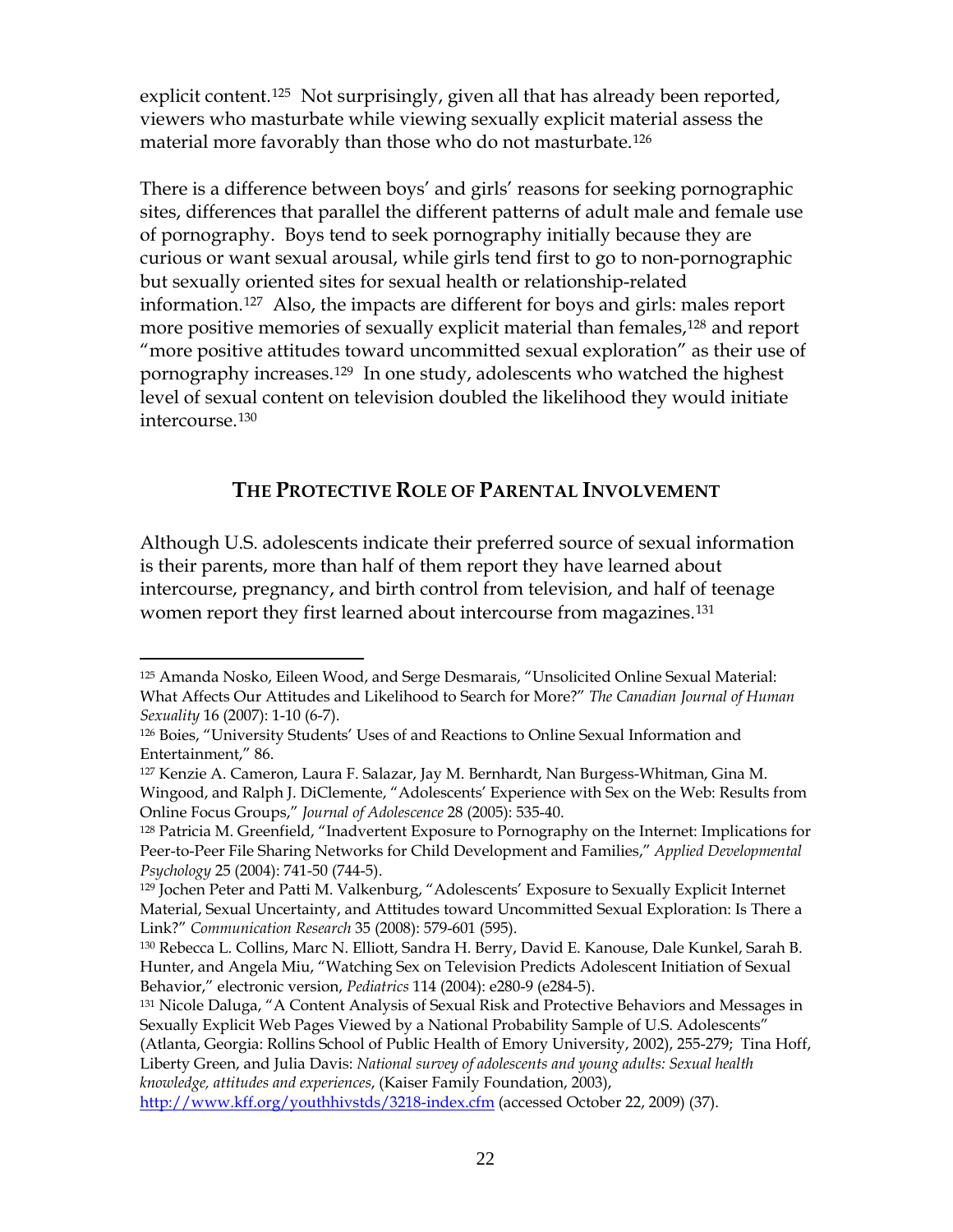A study of 1,300 eight- to thirteen-year-old girls found that, among those who engaged in "cybersex," 95 percent of the parents were completely unaware of their children's involvement.[132](#page-24-0) Compared to adolescents who do not search for pornography online, adolescents who search for pornography online are about three times as likely to have parents who do not monitor their behavior at all (or very little). Compared to those who do *not* seek out pornography, those who seek Internet pornography are three times as likely to give a poor rating of their attachment to their parent.[133](#page-24-1)

Clearly there is a lot that parents can do, but it takes a good family life, lots of communication with the adolescent, and a relationship that permits such communication about such an anxiety-provoking topic.

We move now to matters far outside the family.

1

# **THE EFFECT OF SEXUALLY ORIENTED BUSINESSES ON THEIR SURROUNDINGS**

Sexually oriented businesses (SOBs) – pornography stores and strip clubs deleteriously affect their surrounding communities. For instance, SOBs along Garden Grove Boulevard in California contributed to 36 percent of all crime in that area.[134](#page-24-2) A similar study in Centralia, Washington found that, after an SOB opened, the serious crime rate rose significantly in the vicinity of the SOB's address.[135](#page-24-3) Findings such as these generally come from studies commissioned by cities to measure the incidence of the eight serious crimes of the Uniform Crime Reports: homicide, rape, assault, robbery, burglary, theft, auto theft, and arson.[136](#page-24-4)

SOBs have been found to cause more crime than non-sexually oriented nightclubs and bars. A report from Daytona Beach, Florida found that SOB

<span id="page-24-2"></span><span id="page-24-1"></span>133 Michele L. Ybarra and Kimberly J. Mitchell, "Exposure to Internet Pornography among Children and Adolescents: A National Survey," *CyberPsychology & Behavior* 8 (2005): 473-86 (478). 134 "Protecting Communities from Sexually Oriented Businesses," 2nd ed. (Scottsdale, AZ: Alliance Defense Fund, November 2002),

<http://www.communitydefense.org/cdcdocs/pcsob/pcsob2ed.pdf>(accessed October 21, 2009), 151.

[http://communitydefense.org/cdcdocs/landuse/pdf/washington\\_centralia\\_2004.pdf](http://communitydefense.org/cdcdocs/landuse/pdf/washington_centralia_2004.pdf) (accessed October 21, 2009), 2.

<span id="page-24-0"></span><sup>132</sup> Joan D. Atwood, "Mommy's Little Angel, Daddy's Little Girl: Do You Know What Your Pre-Teens Are Doing?" *The American Journal of Family Therapy* 34 (2006): 447-67 (461).

<span id="page-24-3"></span><sup>135</sup> Richard McCleary, "Crime Risk in the Vicinity of a Sexually Oriented Business: A Report to the Centralia City Attorney's Office" (Revised Report, February 28, 2004),

<span id="page-24-4"></span><sup>136</sup> McCleary, "Crime Risk in the Vicinity of a Sexually Oriented Business: A Report to the Centralia City Attorney's Office," 2-3.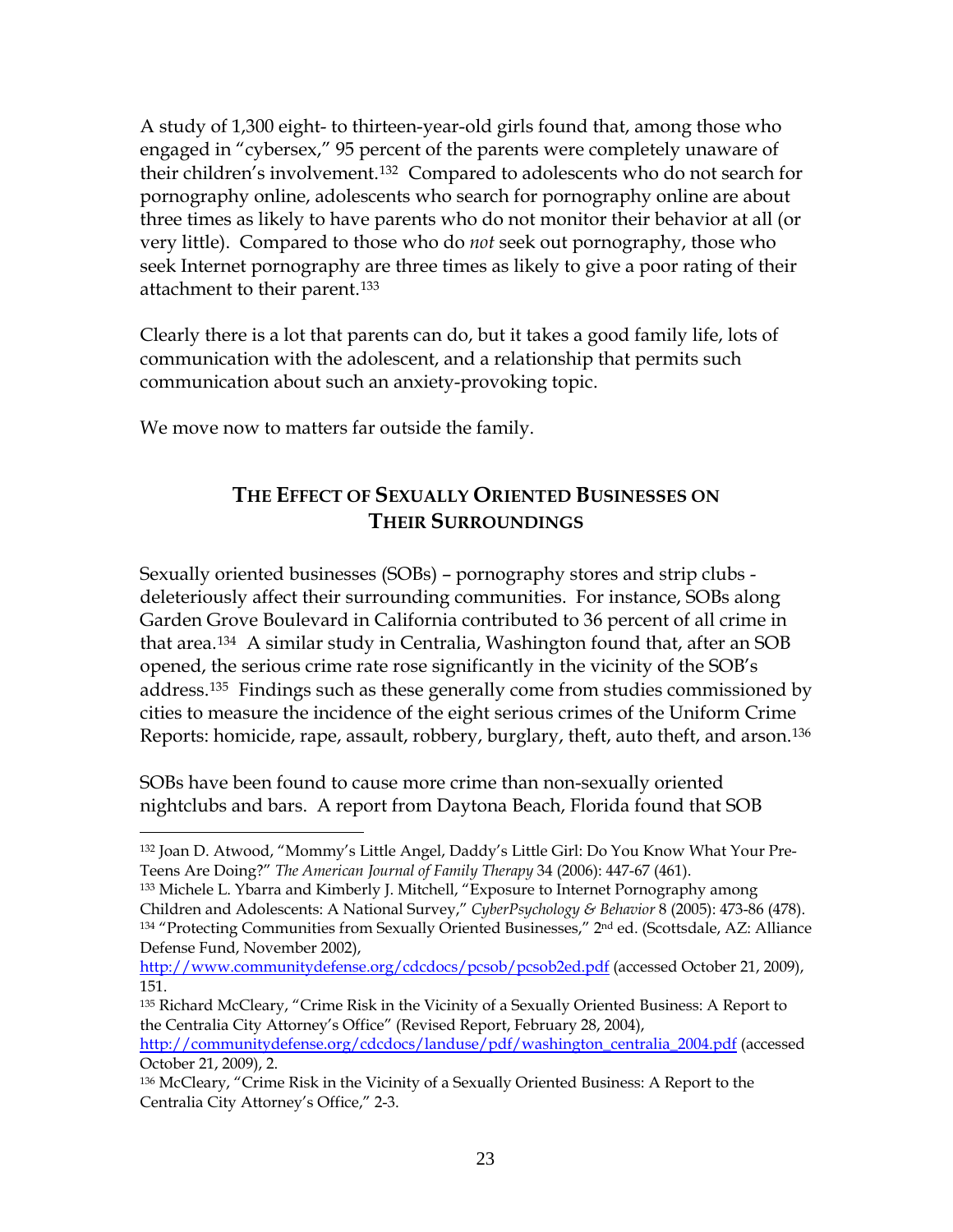neighborhoods have 270 percent more total crime than non-SOB control neighborhoods and 180 percent more than non-SOB neighborhoods with "taverns."[137](#page-25-0) A study in Adams County, Colorado found that 83 percent of crimes in a neighborhood featuring two adult businesses were connected to those adult businesses.[138](#page-25-1)

SOBs can also act as centers for crime. In Houston, Texas, more than 517 arrests took place within 12 months at SOBs, 50 at one SOB alone.[139](#page-25-2)

A study of SOBs in Phoenix, Arizona found that the number of sex offenses was 506 percent greater in a neighborhood containing a SOB.[140](#page-25-3) Sexual deviants are attracted to these areas, intending to pay for sexual pleasures. The forbidden partners they desire include children, the invalid, and the elderly. [141](#page-25-4)

The transmission of STDs is also commonplace at many SOBs. Pennsylvania's attorney general closed several Philadelphia SOBs because patrons created a serious public health risk by regularly engaging in unprotected sexual activity inside the video booths, promoting the spread of HIV, hepatitis B, and other STDs.[142](#page-25-5) The numbers of incidences may be higher than reported to police (and thus used in these studies) because many victims are reluctant to report crimes committed against them while at SOBs. This reluctance makes many patrons easy prey for criminals.

SOBs affect property values as well. The closer a property is to an SOB, the more its value depreciates. A study of owners of commercial property or their owners from Dallas, Texas found that all concluded that SOBs drastically decrease property value. Property sales were significantly lower at \$1.50 to \$7 per square foot in areas in close proximity to SOBs, compared to \$10 to \$12 per square foot a mile away from SOBs.[143](#page-25-6)

<span id="page-25-0"></span> $\overline{a}$ 137 Valerie Jenness, Richard McCleary, and James W. Meeker, "Crime-Related Secondary Effects of Sexually-Oriented Businesses Report to the County Attorney Palm Beach County, Florida" (Executive Summary, August 15, 2007),

[http://communitydefense.org/cdcdocs/landuse/pdf/florida\\_palmbeach\\_2007.pdf](http://communitydefense.org/cdcdocs/landuse/pdf/florida_palmbeach_2007.pdf) (accessed October 21, 2009), 3.

<span id="page-25-1"></span><sup>138 &</sup>quot;Protecting Communities from Sexually Oriented Businesses," 153.

<span id="page-25-2"></span><sup>139</sup> Jew Don Boney Jr., Helen Huey, John Castillo, Ray Driscoll, Joe Roach, Judson Robinson Jr., Gracie Guzman Saenz, and Orlando Sanchez, "Sexually Oriented Businesses Ordinance Revision Committee Legislative Report" (Houston, TX, January 7, 1997),

http://www.communitydefense.org/cdcdocs/landuse/pdf/txhouston.pdf (accessed October 21, 2009), 8-9.

<span id="page-25-4"></span><span id="page-25-3"></span><sup>&</sup>lt;sup>140</sup> "Protecting Communities from Sexually Oriented Businesses," 149.

<sup>141</sup> Boney Jr., Huey, Castillo, Driscoll, Roach, Robinson Jr., Saenz, and Sanchez, "Sexually

Oriented Businesses Ordinance Revision Committee Legislative Report," 10.

<span id="page-25-5"></span><sup>142 &</sup>quot;Protecting Communities from Sexually Oriented Businesses," 8-9.

<span id="page-25-6"></span><sup>143</sup> Peter Malin, "An Analysis of the effects of SOBs on the Surrounding Neighborhoods in Dallas, Texas" The Malin Group, April 29, 1997, Dallas, TX: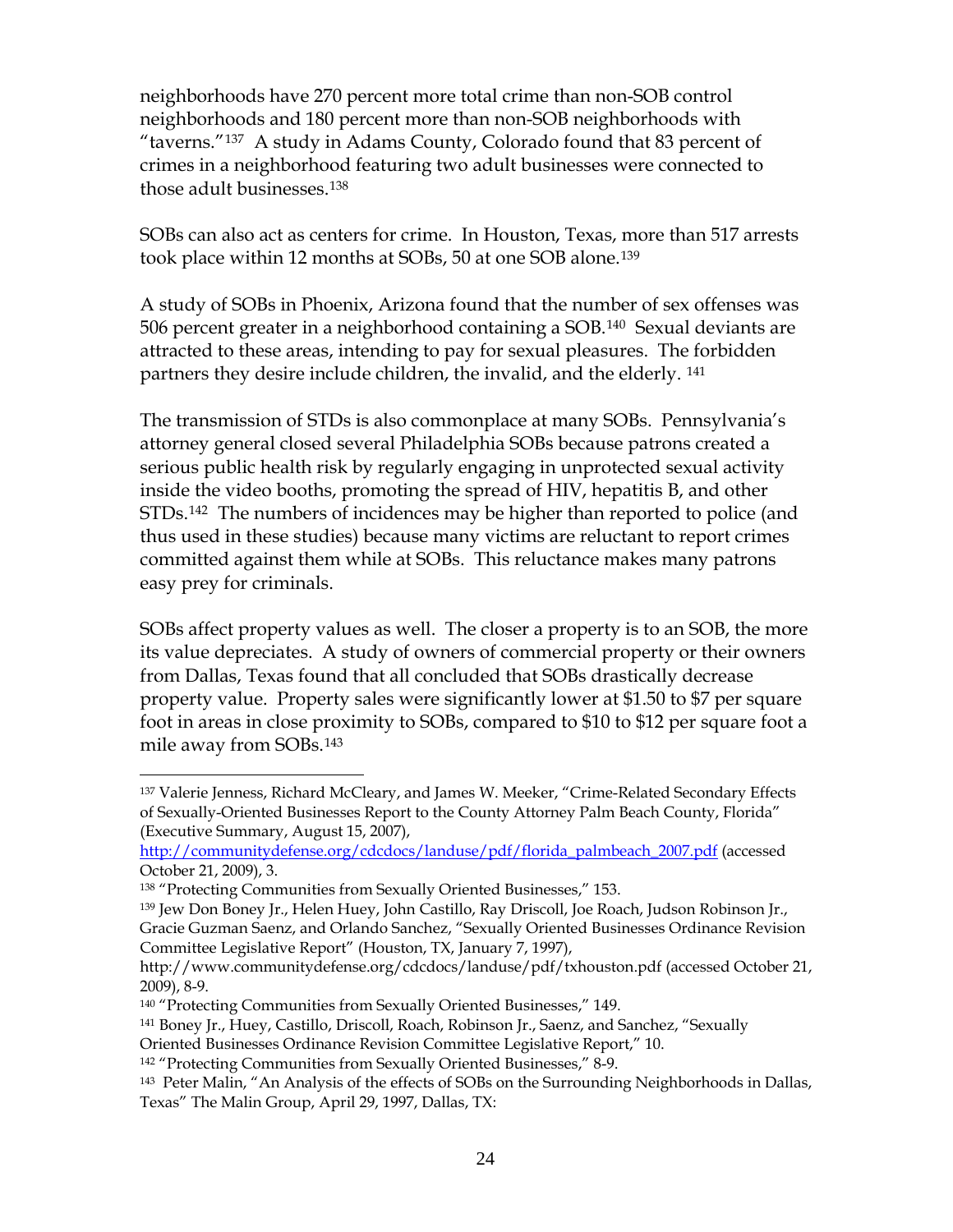The close proximity of SOBs to neighborhoods leads to a greater exposure of children to pornographic material.[144](#page-26-0) In Denver, Colorado, an investigation into the adverse secondary effects of SOBs on surrounding neighborhoods found large amounts of litter in these neighborhoods that included pornographic images, sex paraphernalia, used condoms, and used syringes.[145](#page-26-1)

The devaluation of people and property by SOBs has not gone unnoticed by the courts, which have consistently afforded substantial deference to government entities seeking to regulate adverse secondary effects associated with SOBs. The U.S. Supreme Court has held that a jurisdiction need not conduct its own study, but may rely on relevant studies and evidence produced by other jurisdictions.[146](#page-26-2) The Court has also recognized that common experience and case law can be relevant factors in support of SOB regulation.[147](#page-26-3)

# **CONCLUSION: PORNOGRAPHY IN THE CONTEXT OF MODERNITY'S SOCIAL AND SEXUAL PROBLEMS**

Contemporary society is alarmingly sexualized, and the traditional sexual taboos of a well-functioning society have broken down. Nearly two-thirds of United States high-school students have had sexual intercourse by grade twelve.<sup>[148](#page-26-4)</sup> Of these sexually active high-schoolers, 70 percent of females and 55 percent of males report that they wish they had waited instead.<sup>[149](#page-26-5)</sup> These numbers have massive implications for the future of the American family, for of women who have had three sexual partners other than their eventual husband, only 39 percent will be in a stable marriage by their mid-thirties.[150](#page-26-6) In 2007, 20 percent of U.S. girls in grade 12 already have had sexual intercourse with four or more

 $\overline{a}$ 

<span id="page-26-5"></span>*Sex is Affecting Our Children* (Chicago: Northfield Publishing, 2008), 106.

<http://www.communitydefense.org/cdcdocs/landuse/pdf/txdallas.pdf> (accessed June 1, 2009), 8-9.

<span id="page-26-0"></span><sup>144 &</sup>quot;Protecting Communities from Sexually Oriented Businesses," 11.

<span id="page-26-1"></span><sup>&</sup>lt;sup>145</sup> "Protecting Communities from Sexually Oriented Businesses," 154.

<span id="page-26-2"></span><sup>146</sup> *City of Renton v. Playtime Theatres, Inc.,* 475 U.S. 41, 51-52 (1986) ("The First Amendment does not require a city, before enacting such an ordinance, to conduct new studies or produce evidence independent of that already generated by other cities, so long as whatever evidence the city relies upon is reasonably believed to be relevant to the problem that the city addresses.").

<span id="page-26-3"></span><sup>147</sup> See, e.g., *City of Erie v. Pap's A.M.*, 529 U.S. 277 (2000); *City of Los Angeles v. Alameda Books, Inc.*, 535 U.S. 425 (2002).

<span id="page-26-4"></span><sup>148</sup> *Youth Risk Behavior Surveillance --- United States, 2007* June 6, 2008 / 57(SS04); 1-131 Table 61 <http://www.cdc.gov/mmwr/preview/mmwrhtml/ss5704a1.htm#tab63>(accessed Nov. 2, 2009) 149 Joe S. McIlhaney Jr., M.D. and Freda McKissic Bush, M.D., *Hooked: New Science on How Casual* 

<span id="page-26-6"></span><sup>150</sup> National Survey of Family Growth, Analysis by Kirk Johnson of the Heritage Foundation (1995).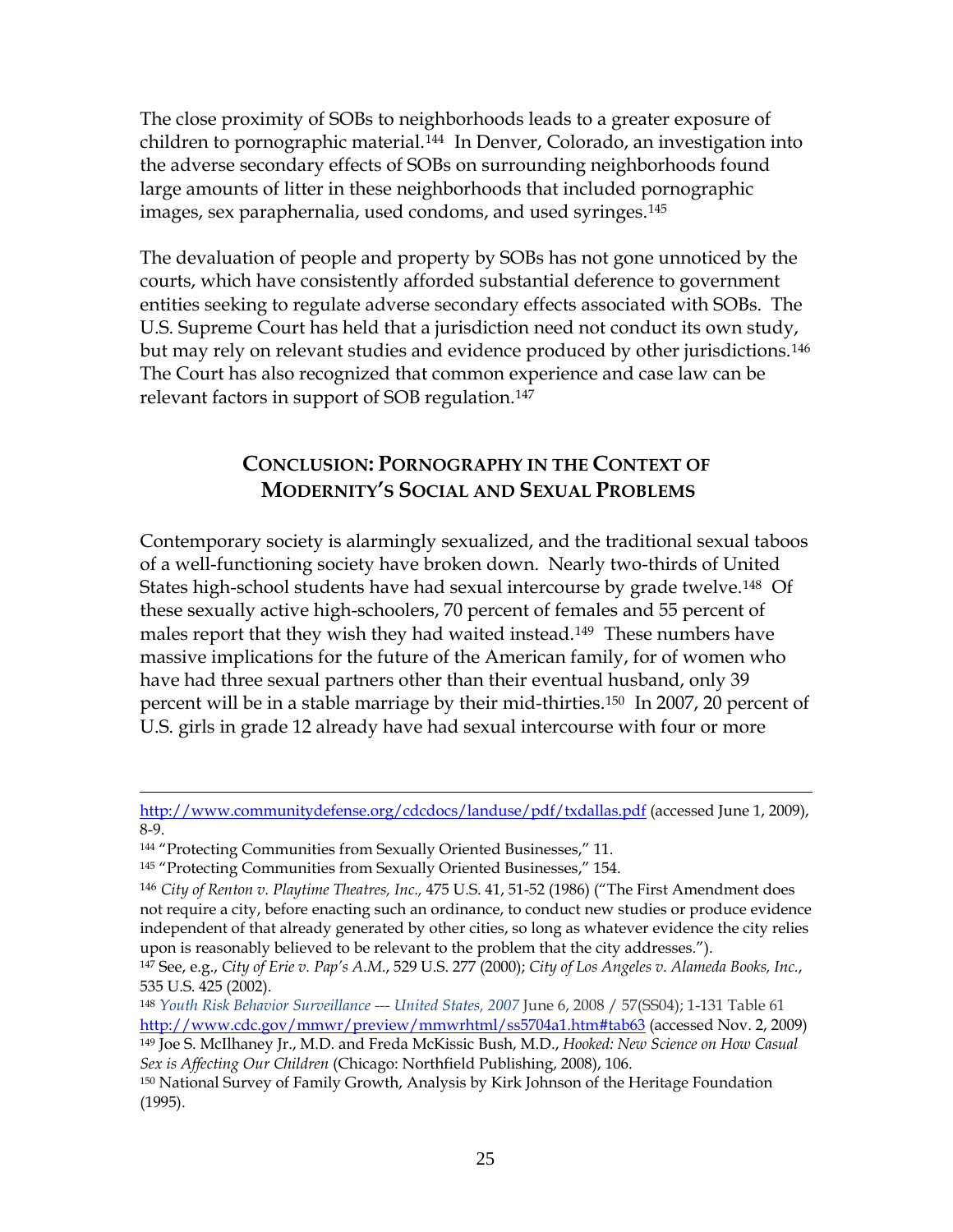partners. [151](#page-27-0) The vast majority of their children will grow up without their fathers present.

As the empirical data make clear, pornography further misshapes this already dysfunctional sexuality, and the consumption of pornography can become a destructive addiction as well. This sexual malformation not only affects the consumer of pornography, but also weakens those close to him or her. Habitual consumption of pornography can break down the relational substrates of human life and interaction—family, friends and society.

As such, reinforcing these relationships is the surest guard against such destructive sexual tendencies.

The closer adult men were to their fathers growing up, the fewer non-marital sexual behaviors they engage in and the greater their levels of marital happiness and family satisfaction.<sup>[152](#page-27-1)</sup> The proportion of adolescents who rate their fathers as very close to them is highest among those from intact married families (40 percent) and lowest among those from single-parent families (three percent).[153](#page-27-2)

Society benefits when it fosters a healthy sexuality. Human beings are healthiest and happiest when they are monogamous (only one sexual partner in a lifetime), and that happiness is directly related to monogamy's long-term stability and exclusivity. [154](#page-27-3)

Healthy relationships yield additional positive sexual outcomes. Some research indicates that married couples have the most frequent, and Conservative Protestant women have the most enjoyable, sexual relations.<sup>[155](#page-27-4)</sup> The supreme and tragic irony is that, while the desire for the highest levels of sexual fulfillment are likely the motive for many adolescents' first peek into pornography, the attainment of that universal longing is most likely to be had through monogamy and regular participation in religious worship.

<span id="page-27-1"></span><span id="page-27-0"></span><sup>151</sup> Youth Risk Behavior Surveillance --- United States, 2007 June 6, 2008 / 57(SS04);1-131 Table 63 <http://www.cdc.gov/mmwr/preview/mmwrhtml/ss5704a1.htm#tab63>(accessed Nov. 2, 2009) 152 R. Hosley, K. Canfield, S.L. O'Donnell, and G. Roid, "Father Closeness: Its Effect on Married Men's Sexual Behaviors, Marital, and Family Satisfaction," *[Sexual Addiction & Compulsivity](http://www.informaworld.com/smpp/title%7Econtent=t713658059%7Edb=all)* [15](http://www.informaworld.com/smpp/title~content=t713658059~db=all~tab=issueslist~branches=15#v15) (2008): 59-76 (69-70).

<span id="page-27-2"></span><sup>153</sup> Patrick Fagan (author): original unpublished research. Available on request.

<span id="page-27-3"></span><sup>154</sup> McIlhaney Jr. and Bush, *Hooked: New Science on How Casual Sex is Affecting Our Children*, 136-37; L.J. Waite and M. Gallagher, *The Case for Marriage: Why Married People Are Happier, Healthier, and Better Off Financially* (New York: Doubleday, 2000), 47-123. Chapters 4-8 detail the various emotional, physical, financial, and health benefits of marriage.

<span id="page-27-4"></span><sup>155</sup> Robert T. Michael, John H. Gagnon, Edward O. Laumann, and Gina Kolata, *Sex in America: A Definitive Survey* (New York: Little, Brown & Company, 1994), 118, 127, 129.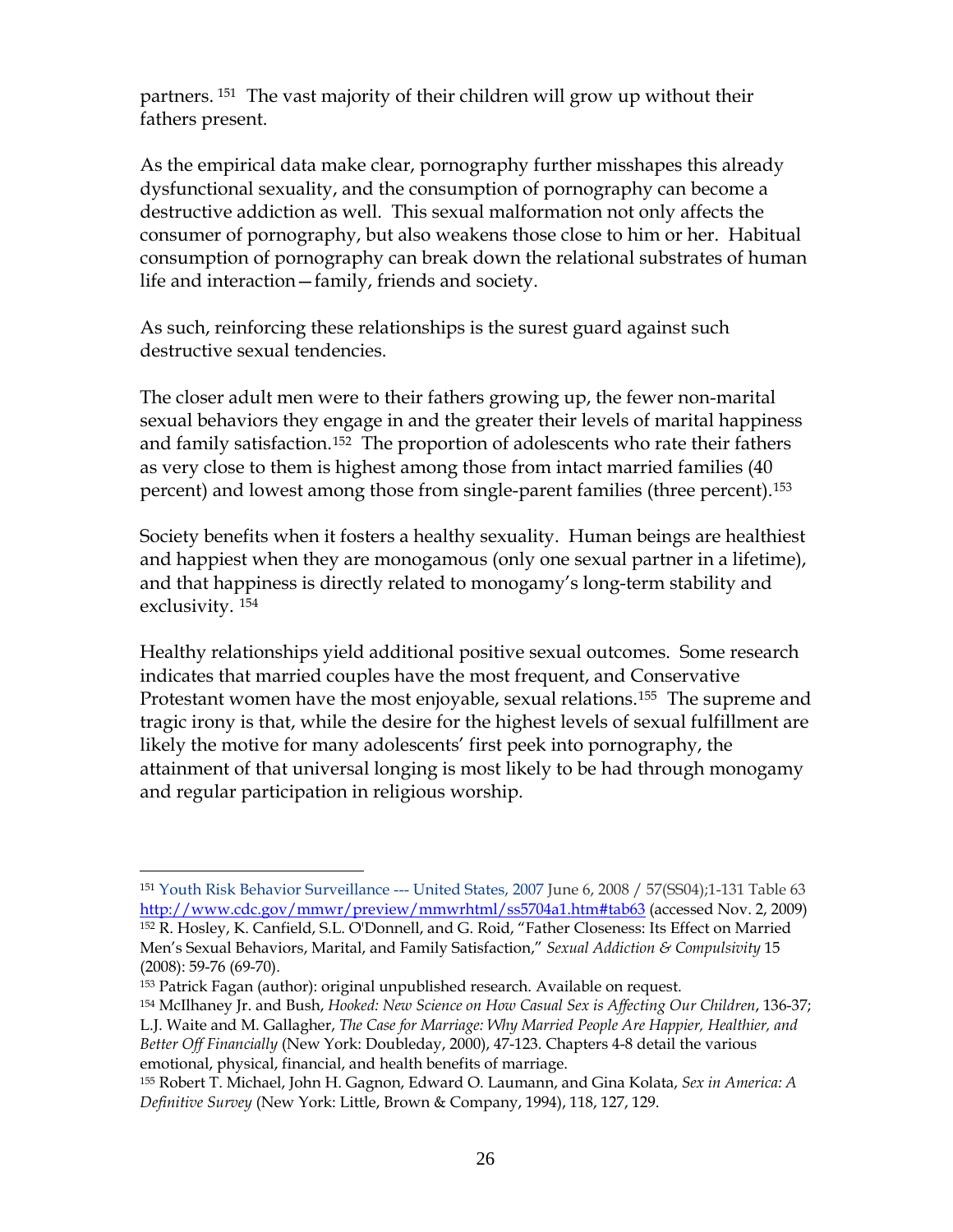These insights, until recently, were common social assumptions and institutionalized patterns. Until the dawn of the sexual revolution and, later, the digital age, they were reflected in a public opprobrium of pornography. One 1994 study found that 71 percent favored a total ban on sexually violent movies and 77 percent a total ban on sexually violent magazines. Only eight percent thought that there should be no restrictions on the former, and only three percent thought there should be no restrictions on the latter. Concerning merely sexually explicit magazines, less than 10 percent thought there should be no restrictions on the material.[156](#page-28-0)

The cultural censure of disordered sexuality that enables stable family life has faded with the proliferation of Internet pornography. As a result, the effects of hyper-sexualization permeate society. <sup>[157](#page-28-1)</sup> Today's youth are reaching puberty earlier, engaging in sexual intercourse sooner, while "Emerging Adults" are cohabiting more, having children out of wedlock,and getting married significantly later or not at all.

The key to militating against these damaging patterns and to protecting against the effects of pornography is to foster relationships of affection and attachment in family. The first and most important relationship is between the father and the mother. The second is engaged parents who love their children. In today's technological society, this means limiting, monitoring, and directing their children's Internet use. This, in turn, provides an invaluable shield against Internet pornography, and allows room for a healthy sexuality to unfold in a natural and socially supported way. In our over-sexualized culture, with a longer pre-marriage period, children need the capacity for abstinence if their sexuality is to be channeled into stable marriage, procreation, and healthy family life for their children. Strong families remain the best defense against the negative effects of pornography, especially when aided by regular religious worship with all the benefits it brings.[158](#page-28-2)

Finally, the fundamental role of government (including the courts) is to protect innocent citizens, most especially children and adolescents, and to protect the sound functioning of the basic institutions of family, church, school, marketplace, and government. They are all interdependent. Pornography, clearly,

<span id="page-28-1"></span><span id="page-28-0"></span><sup>156</sup> Randy D. Fisher, Ida J. Cook, and Edwin C. Shirkey, "Correlates of Support for Censorship of Sexual, Sexually Violent, and Violent Media," *The Journal of Sex Research* 31 (1994): 229-40 (234). 157 R.E. Longo, S.M. Brown, and D. Price Orcutt, "Effects of Internet Sexuality on Children and Adolescents," in *Sex and the Internet: A Guidebook for Clinicians*, ed. A. Cooper (New York: Brunner-Routledge, 2002), 87-105 (91).

<span id="page-28-2"></span><sup>158</sup> Nicholas Zill, "Quality of Parent-Child Relationship, Religious Attendance, and Family Structure," *Mapping America* 48 (2009). See also Mapping America charts of U.S. patterns of viewing x-rated movies (Maps # 37 to 39) and adultery (Maps # 73 to 75), http://www.mappingamericaproject.org/publications